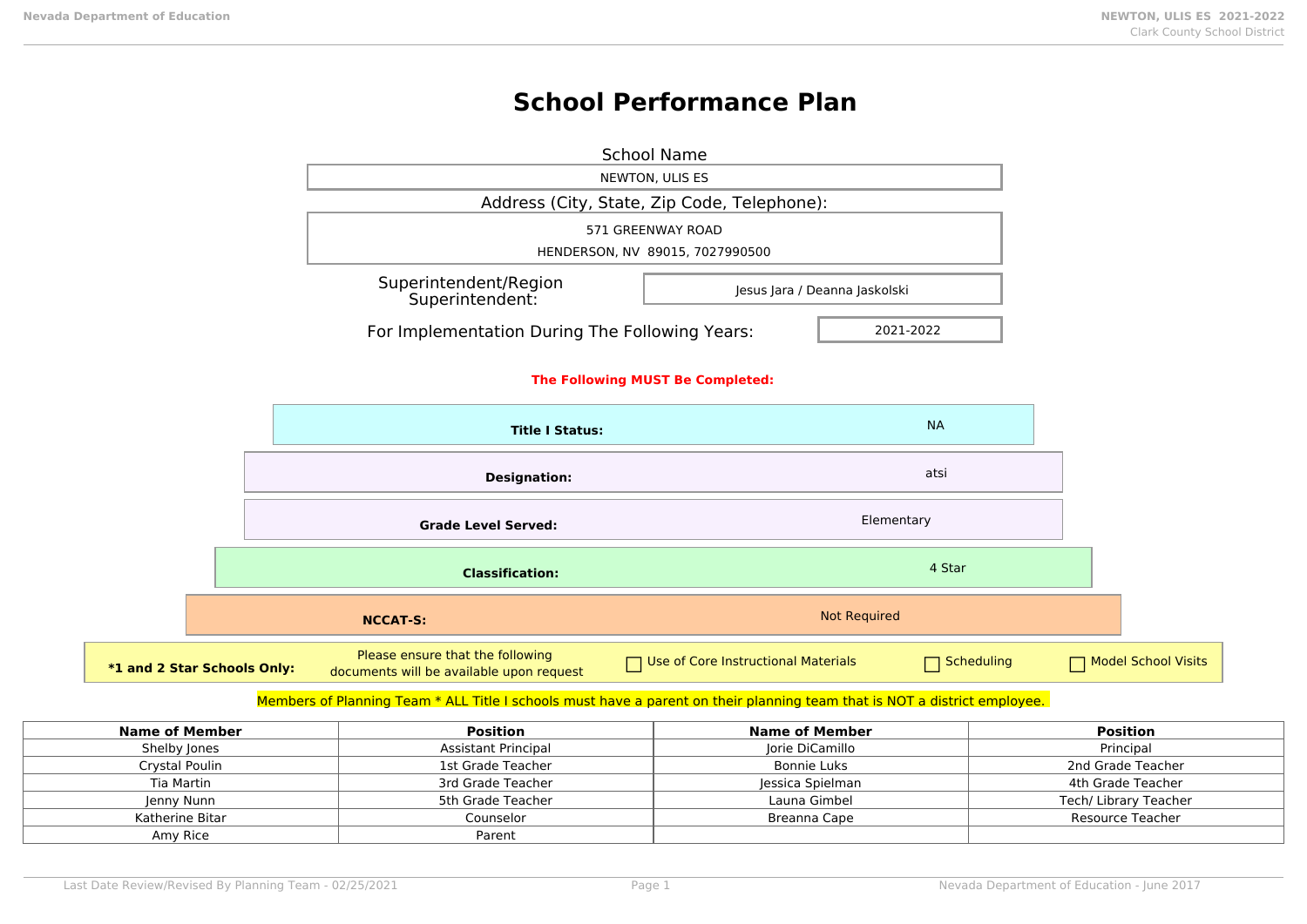## **COMPONENT I: COMPREHENSIVE NEEDS ASSESSMENT (CNA)**

## **DATA REVIEWED & ANALYZED:**

Based on your schools NSPF results, identify what additional data have been reviewed and analyzed in development of the SPP.

| <b>School Data For General Education</b><br><b>Including FRL</b> | English Language Learner (ELL) Data               | <b>Special Education Data</b>              |
|------------------------------------------------------------------|---------------------------------------------------|--------------------------------------------|
| Stakeholder Survey Information                                   | Nevada School Performance Framework (NSPF)        | Nevada School Performance Framework (NSPF) |
| Nevada School Performance Framework (NSPF)                       | Time in ELL Program/Projected Time to Proficiency | Achievement Gap Data                       |
| <b>Statewide Assessments</b>                                     | Achievement Gap Data                              | Nevada Alternate Assessment (NAA)          |
| <b>Formative Assessments Practice</b>                            | Teacher/Administrator Observation Data            | IEP Team Membership/Attendance             |
| Teacher/Administrator Observation Data                           | NA                                                | <b>NA</b>                                  |
| Other:                                                           | Other:                                            | Other:                                     |
| Other:                                                           | Other:                                            | Other:                                     |

### **Summary Statement:** Please provide a brief description for how the analyzed data will impact your Inquiry and Action Planning process.

Newton Elementary School is located on the east side of Region 3 of the Clark County School District (CCSD). Updated demographic information is detailed below. Update Jan 21 ---The current enrollment for the 2020-2021 school year is 650 (3.2% Asian, 29.7% Hispanic, 6.9% Black, 48.5% White, 10.2% Multiracial, 0.5% Native American, and 1.1% Native Hawaiian or other Pacific Islander). This demographic is fairly consistent with the previous year. Newton is on a lunch program that did not require families to complete FRL applications. Attendance shows 8.9% as chronically absent which is below the district rate of 14.3%. We improved from the previous year and earned a bonus point. The current average daily attendance rates through 1/20/21 for distance learning is at 97.96%.

We met as a Leadership Team and School Organizational Team on 1/12/21 & 2/11/21 to review and revise the plan if deemed necessary. A review of all data sources supports that the existing plan is working. Most recent MAP data indicates that the number of students scoring at the 40th percentile and above has increased. The consensus of the leadership team and SOT team is that the strategies developed are working.

Positive Statements:

1. Our chronically absent rate for students is considerably less than the district average. Newton = 8.9% chronically absent. CCSD = 14.3% chronically absent.

- 2. Bridging levels for WIDA have risen from 4.8% to 12.5%
- 3. SBAC ELA proficiency increased from 58.7% in 2017-18 to 64.8% in 2018-19. No data for 2019-20. 2020-21 =

4. SBAC Math proficiency increased from  $44.9\%$  in 2017-18 to 54.5% in 2018-19. No data for 2019-20. 2020-21 =

### Areas of Opportunity:

- 1. Intervention with Tier 2 students during virtual learning.
- 2. Differentiation opportunities during virtual learning.
- 3. Tutoring opportunities and participation during virtual learning.
- 4. Utilization of CTT positions during virtual learning.

### Prioritized Needs:

Prioritized Needs from NCCAT-S 18-19

- 1.2 All instructional staff members deliver the standards-based curriculum to all students.
- 2.1 All instructional staff members use classroom assessments aligned to state content standards.
- 2.2 All instructional staff members develop unit/lesson plans based on student assessment results and adjust instruction accordingly.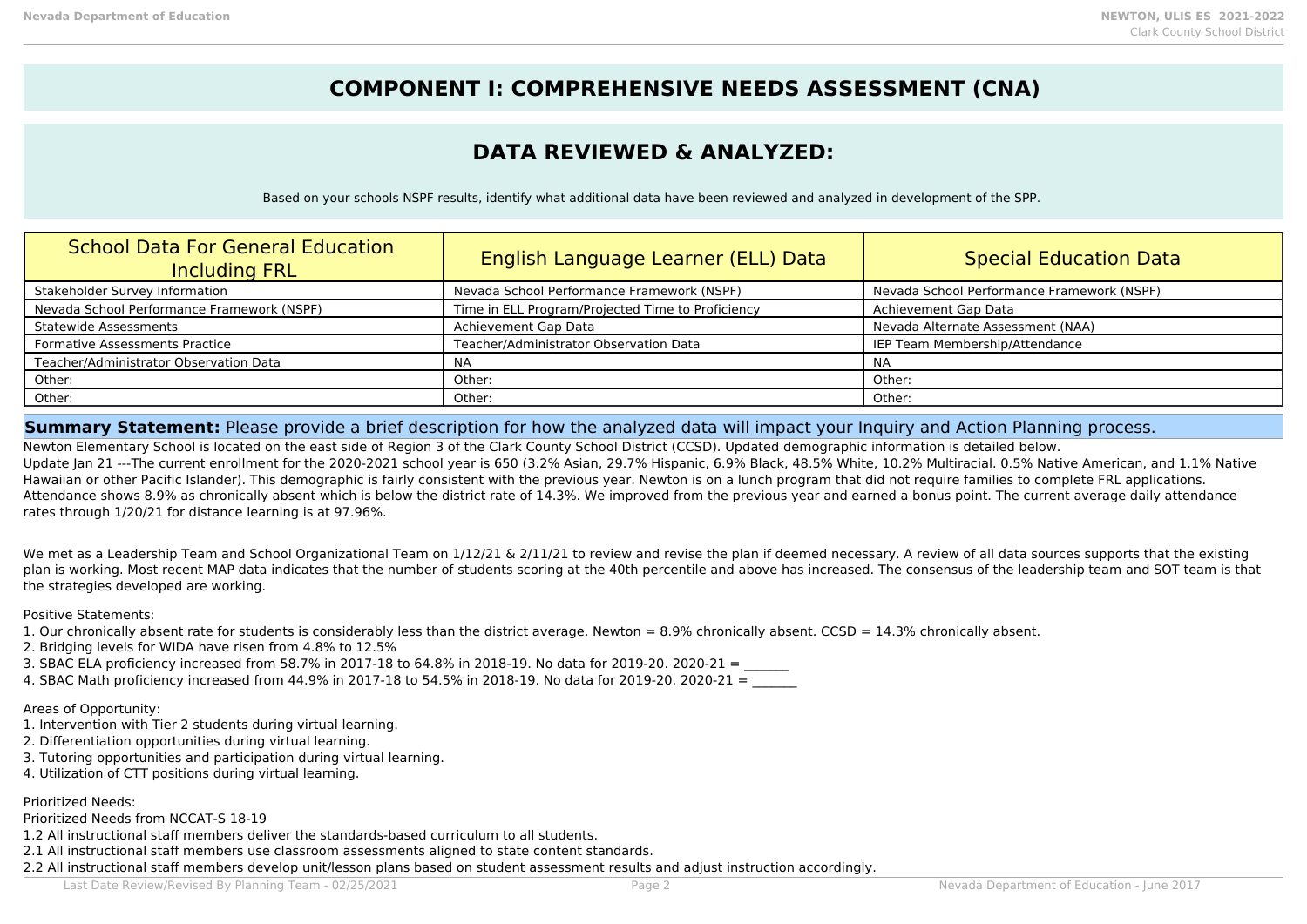3.7 School leadership ensures that all professional development is focused on improving student achievement.

Through the needs assessment conversation and analysis of data, Newton ES determined the needs previously identified during the full needs assessment conducted during the 18-19 school year still exist.

Action steps will remain the same, as data suggests improvements are beginning to emerge, and more time is needed to fully resolve the priority need(s).

Newton ES will also be working on the following (items suggested/discussed) during school leadership sessions.

- 1. Differentiation for students during virtual learning.
- 2. Intervention for Tier 2 students.
- 3. Participation urgency with families.
- 4. Virtual attendance.
- 5. Technology distribution
- 6. MLT/SEL wellness checks with identified students.
- 7. Developing/Administering consistent data collection in grade levels to assist in identifying specific needs for all students.

### Summary:

The thoughts expressed by our leadership team support the fact that our current plan is working. Our previously adopted online learning programs (Zearn, Lexia, WFTB, Reach for Reading, Mystery Science, Foss) have made the online/virtual world for our students a much easier transition. The leadership team has concerns regarding regular participation for all students and in particular our at-risk students. Typical opportunities for tutoring, small group intervention, LLI, etc....are tough to maintain and implement in the distance model. Teachers are adapting to student needs by scheduling/arranging additional meeting opportunities for students that need extra help.

State Assessments:

SBAC 2017-2018 ELA/ Math/Science 3rd grade-52.78% proficient/ 3rd grade-56.48% proficient/ 4th grade-61.90% proficient/ 4th grade-49.52% proficient/ 5th grade-61.34% proficient/ 5th grade-30.25% proficient/ 5th grade-20.8% proficient

SBAC 2018-2019 ELA/ Math/ Science 3rd grade-67.90% proficient/ 3rd grade-64.20% proficient 4th grade-69.81% proficient/ 4th grade-59.43% proficient 5th grade-57.89% proficient/ 5th grade-43.10% proficient/ 5th grade- 34.1% proficient

SBAC 2019-2020 No Data/No Testing Conducted - COVID 19

Overall, students outperformed the district average in ELA and Math. The median growth percentile is of typical growth in ELA and Low growth in Math. The team believes that the consistency of admin, teaching staff, and curriculum have contributed to the positive trends. The school analyzed the summative data (SBAC) and found the following: Overall our scores were consistent with last year. There was an increase in math in all grade levels. Attendance increased overall. In order to address this need, we've adopted a top-rated, rigorous math curriculum. We also adopted a top-rated ELA program.

WIDA: 2017-2018 32.2% met growth

2018-2019 72.2% met growth

2019-2020 64.3% met growth Also, the Bridging Levels for WIDA (Highest Scoring) increased from 4.8% to 12.5%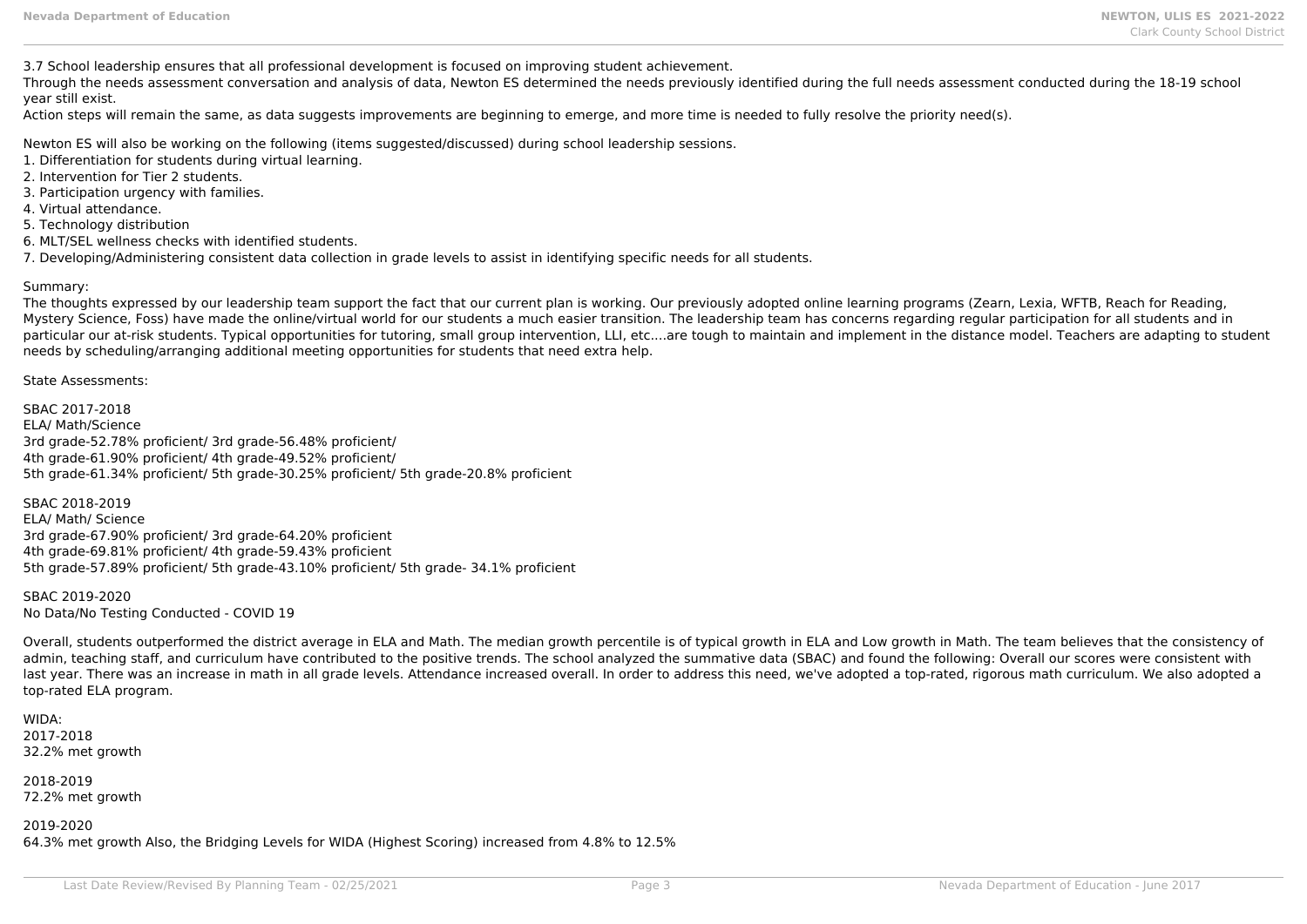The school analyzed the summative data (WIDA) and found the following: We will continue tutoring training for staff.

### 2018-2019

Fall MAP Reading Spring MAP Reading % of Students at Average or Above % of Students at Average or Above 1st- 62% 1st- 58% 2nd- 61% 2nd- 71% 3rd- 61% 3rd- 75% 4th- 75% 4th- 70% 5th- 60% 5th- 58%

### 2019-2020

Fall MAP Math Winter MAP Math % of Students at Average or Above % of Students at Average or Above 1st - 60% 1st- 67% 2nd - 54% 2nd- 49% 3rd - 55% 3rd- 64% 4th - 62% 4th- 50% 5th- 48% 5th 74% NOTE: No Spring Results for 2020 (COVID 19).

### 2019-2020

Fall MAP Reading Winter MAP Reading % of Students at Average or Above 1st - 55% 1st - 64% 2nd - 49% 2nd - 53% 3rd - 56% 3rd - 63% 4th - 55% 4th - 52% 5th - 72% 5th - 78% K - 50% K - 76% NOTE: No Spring results (COVID 19).

### 2020-2021

Fall MAP Math Winter MAP Math % of Students at Average or Above 40% % of Students at Average or Above 40% K - 94% K - 92% 1st - 79% 1st- 70% 2nd - 80% 2nd- 62% 3rd - 63% 3rd-69% 4th - 57% 4th-67% 5th- 61% 5th 58%

### 2020-2021

Fall MAP Reading Winter MAP Reading % of Students at Average or Above 40% % of Students at Average or Above 40% K - 98% K - 94% 1st - 85% 1st- 73% 2nd - 74% 2nd- 60% 3rd - 73% 3rd-73% 4th - 69% 4th-67% 5th- 69% 5th- 58%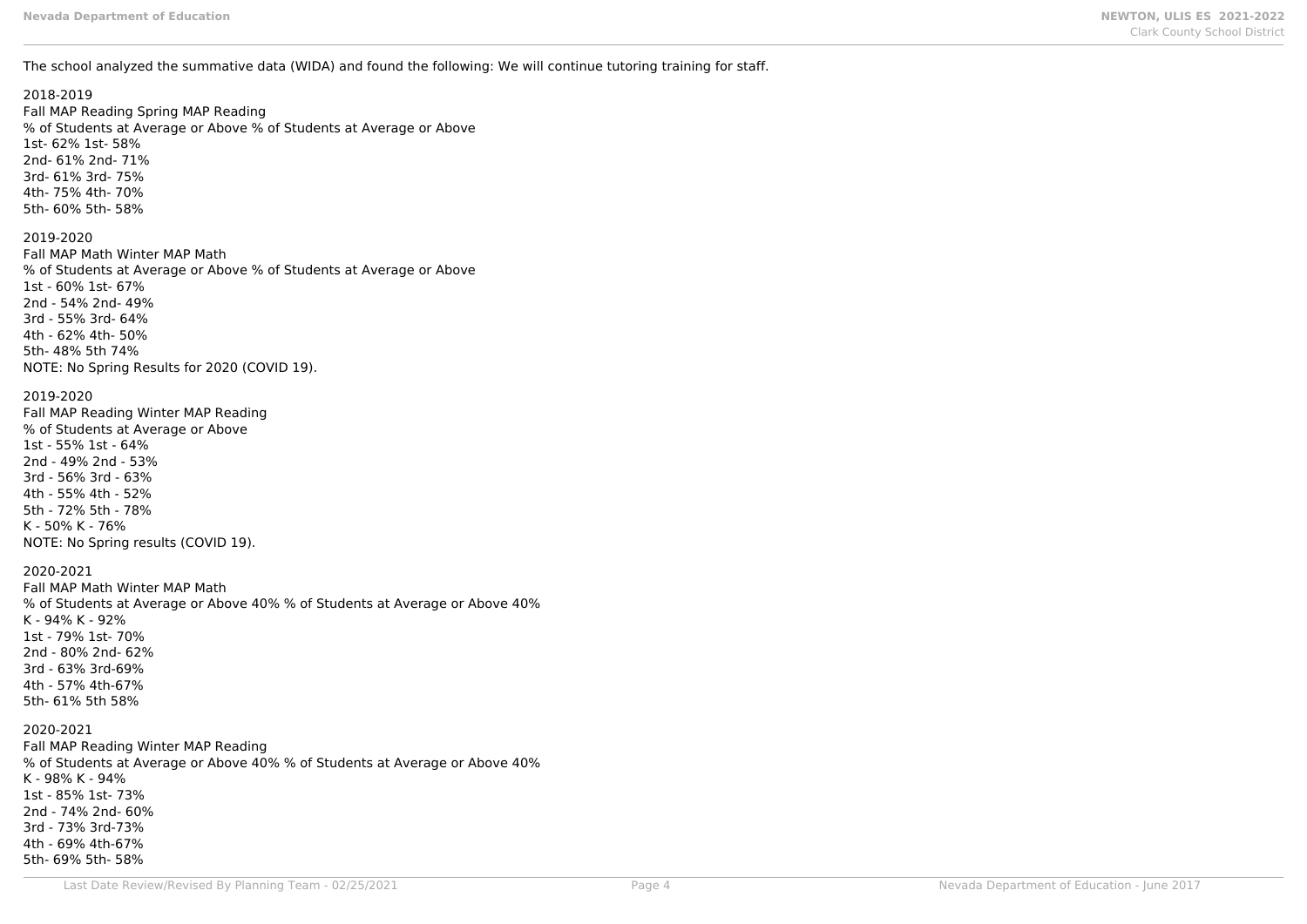The school analyzed the current MAP data and found the following: K-5 started a rigorous math and reading curriculum that contributed to substantial growth numbers.

Star Reading Assessment STAR 2019-2020: Students at/above benchmark Fall 19 Winter 20 1st grade: 50% 1st grade: 58% 2nd grade: 53% 2nd grade: 70% 3rd grade: 60% 3rd grade: 68% 4th grade: 52% 4th grade: 67% 5th grade: 63% 5th grade: 76% STAR 2020-2021: Students at/above benchmark

Fall 20 Winter 21 1st grade: 70% 1st grade: 65% 2nd grade: 63% 2nd grade: 60% 3rd grade: 58% 3rd grade: 63% 4th grade: 51% 4th grade: 54% 5th grade: 42% 5th grade: 47%

Parent Survey Results (Newton)

Of the parents who participated in the 2018-2019 Survey, 94% felt engaged with the school community, 94% are happy with the school.

CCSD Survey Results (Results reflect Agree or Strongly Agree): 1. I like my school = Newton 100% (52) 2. Teachers & Staff have opportunities to influence decision-making at the school = Newton 94% (52) 3. Teachers, Staff & Admin work well together = Newton 100% (52)

4. School is clean and well maintained, all equipment in good working order = Newton 94.2% (52) 5. School is safe for Staff members = Newton 100% (52) 6. School is safe for students = Newton 100% (52)

Priority areas for 2021-2022 school year = Increase % of parents that feel the school responds quickly to phone calls, texts, or emails from 74.5% to 90%.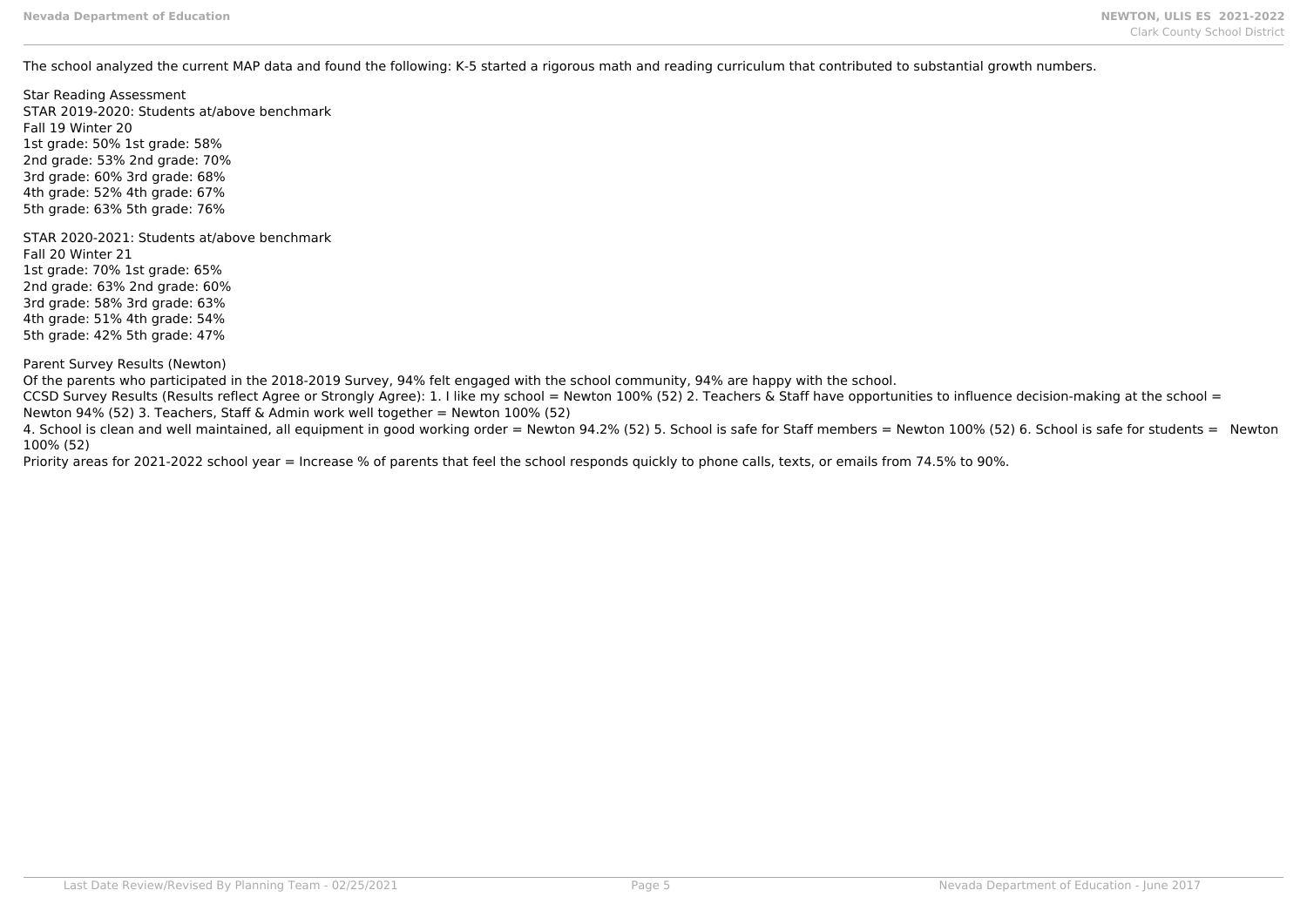| A, identify all that apply:<br><b>Based on the CNA,</b> | ' Genera.<br>Education | $\boxdot$ FRL | $- -$<br>ے سے س | $\boxtimes$ IEF | $\Box$ Other |
|---------------------------------------------------------|------------------------|---------------|-----------------|-----------------|--------------|
|---------------------------------------------------------|------------------------|---------------|-----------------|-----------------|--------------|

### **Priority Need/Goal 1:**

All students will increase proficiency in SBAC ELA (X) from 55.8% to 80.0, SBAC MATH (Y) from 57.0% to 80.0%, and SBAC SCIENCE (Z) from 34.1% to 80.0% by April 2022 as measured by the state summative assessments. No SBAC data to reference for the 2019-2020 school year. 2018-19 - X = 55.8% Y = 57.0% Z = 34.1% 2019-20 - No Data Gathered - COVID-19 2020-21 - X =  $Y = \_Z = \_$ 

### **Root Causes:**

Tier 1 reading and math instruction was provided inconsistently throughout the grade levels. The level of rigor and cognitive demand used in reading instruction was not appropriate. There were inconsistencies in instruction from grade level to grade level. Intervention instruction for tier 2 and tier 3 and the implementation of the NVACS were not consistent among grade levels. Inconsistent differentiated, standards-based Tier 1 instruction that failed to address students' deficits. Lack of student engagement structures and student discourse. Lack of consistent analysis of valid formative assessment data to drive instruction. Lack of remediation and reteaching based on data. School and grade level focus on science standards and implementation of curriculum and supports to increase student scores. Distance learning has presented multiple challenges in achieving set learning goals.

### **Measurable Objective 1:**

Increase the percent of students scoring above the 60th percentile in ELA in grades 3 - 5 from (50% Fall) to (50% Winter) to (60% Spring) by March 2022 as measured by MAP Growth Assessment. Fall 20 Reading 60% = 3rd grade = 57% 4th grade = 50% 5th grade = 44% Winter 21 Reading 60% = 3rd Grade = 60% 4th Grade = 49% 5th Grade = 43% Spring 21 Reading 60%  $=$  3rd Grade =  $\%$  4th Grade =  $\%$  5th Grade =  $\%$  CCSD 2024 Plan = 64.9%

### **Measurable Objective 2:**

Increase the percent of students scoring above the 60th percentile in Math from 40% (fall) to 37% (winter) to 50% (spring) by March 2022 as measured by MAP Growth Assessment. Fall 20 Math  $60\%$  = 3rd Grade = 44% 4th Grade = 41% 5th Grade = 36% Winter 21 Math 60% = 3rd Grade = 51% 4th Grade = 31% 5th Grade = 29% Spring 21 Math 60% = 3rd Grade =  $\%$  4th Grade = \_\_\_% 5th Grade = \_\_\_% CCSD 2024 Plan = 58%

### **Measurable Objective 3:**

Increase the percent of ASF eligible students meeting or exceeding growth projections in reading from X% (Winter) to Y% (Spring) as measured by MAP Growth Assessments.

### **Measurable Objective 4:**

Increase the percent of ASF eligible students meeting or exceeding growth projections in math from X% (Winter) to Y% (Spring) as measured by MAP Growth Assessments.

**Monitoring Status** N/A

| <b>ACTION PLAN</b>                                               | <b>MONITORING PLAN</b>                                                                                    |                                                                                                                                                    |                                                        |                                    |
|------------------------------------------------------------------|-----------------------------------------------------------------------------------------------------------|----------------------------------------------------------------------------------------------------------------------------------------------------|--------------------------------------------------------|------------------------------------|
| <b>Action Step</b><br>(please only list one action step per box) | <b>Resources and Amount Needed</b><br>for Implementation<br>(people, time, materials, funding<br>sources) | <b>List Artifacts/Evidence of</b><br><b>Progress:</b><br>Information (Data) that will verify<br>the action step is in progress or<br>has occurred. | List Timeline, Benchmarks,<br>and Position Responsible | <b>Monitoring</b><br><b>Status</b> |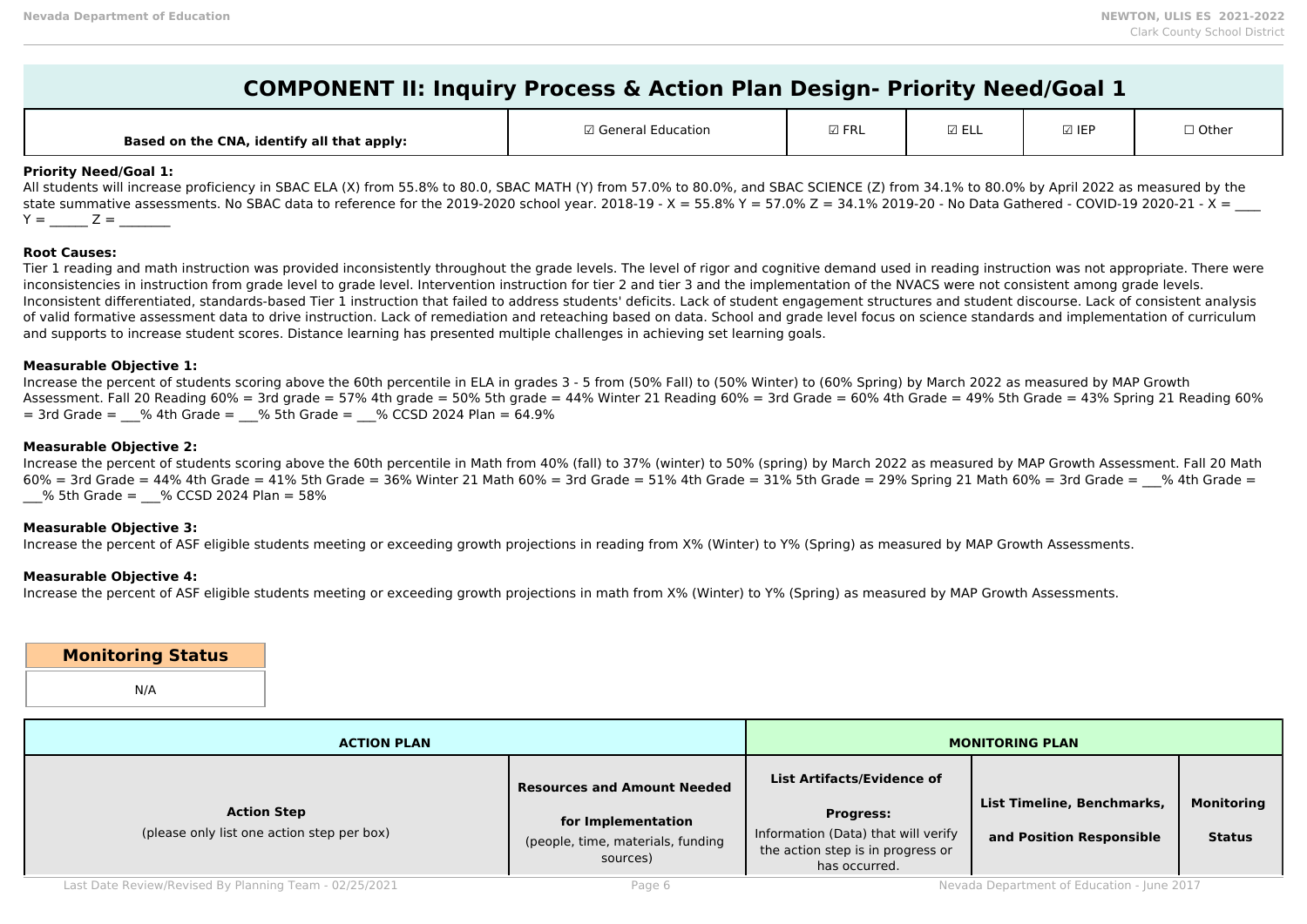| 1.1 Professional Development (Required)                                                                                                                                                                                                                                                                                                                                                                                                                                                                                                                                                                                                                                                                                                                                                                                                                                                                                                                                                                                                                                                                                  | <b>Continuation From Last Year:</b><br>Yes                                                                                                                                                                                                                                                                               | <b>NCCAT-S Indicators:</b>                                                                                                                                                                                                                           |                                                                                                                                                                                                                                                                                                |             |
|--------------------------------------------------------------------------------------------------------------------------------------------------------------------------------------------------------------------------------------------------------------------------------------------------------------------------------------------------------------------------------------------------------------------------------------------------------------------------------------------------------------------------------------------------------------------------------------------------------------------------------------------------------------------------------------------------------------------------------------------------------------------------------------------------------------------------------------------------------------------------------------------------------------------------------------------------------------------------------------------------------------------------------------------------------------------------------------------------------------------------|--------------------------------------------------------------------------------------------------------------------------------------------------------------------------------------------------------------------------------------------------------------------------------------------------------------------------|------------------------------------------------------------------------------------------------------------------------------------------------------------------------------------------------------------------------------------------------------|------------------------------------------------------------------------------------------------------------------------------------------------------------------------------------------------------------------------------------------------------------------------------------------------|-------------|
| Teachers completed Reopening Schools professional learning through<br>Canvas. Professional development will be provided to support strong Tier 1<br>instruction in the areas of Reach for Reading, Accelerated Reader, Daily 5,<br>Sanford Harmony, SBAC correlations, Google certification for staff, LLI<br>training understanding the data-driven decision-making process, LEXIA,<br>MTSS model, and Growth Mindset. Teachers also will receive professional<br>development in differentiated reading instruction for tier 2 students to use<br>the Leveled Literacy Intervention and tier 1 instruction using Flying Start<br>materials. Teachers will meet weekly in Professional Learning Communities<br>to analyze assessment data to create assessments and to drive instruction<br>(Backward Assessment Model). Teachers will collaborate to plan for<br>remediation and acceleration activities. A state-approved, aligned tier 1 ELA<br>program. New for the 20-21 school year was teacher training for our Write<br>from the Beginning program, teachers were provided a sub teacher for<br>needed training. | Read by Three Coach- modeled<br>lessons and teacher coaching<br>(Read by 3 budget) Accelerated<br>Reader and Lexia (Budget) SBCT<br>meetings. Substitute teachers<br>provided for professional learning<br>opportunities for teachers. Subs<br>also utilized to provide additional<br>planning during distance learning. | Agendas, sign-in sheets,<br>evaluation/teacher surveys,<br>classroom observations, lesson<br>plans, PLC student assessment<br>data forms, long-range plan for<br>assessments (1st-5th grade),<br><b>Student Literacy Performance</b><br>Plan $(K-3)$ | Weekly PLC meetings -<br>Administration, teachers,<br>Learning Strategist Weekly<br>SBCT meetings - weekly for 27<br>weeks - Teacher leaders.<br>Learning Strategist,<br>Wednesday Tools -Optional PD<br>each week. Canvas modules,<br>Video support for teachers<br>during distance learning. | In Progress |

| <b>Action Step</b>                                                                                                                                                                                                                                                                                                                                                                                                                                                                                                                                                                                                                                                                                                                                                                                                                                                                                                                                                                                                                                                                                                                                                                                                                                                     | <b>Resources and Amount</b><br><b>Needed</b>                                                                                                                                                                                                                                                                                                                                              | <b>List Artifacts/Evidence</b>                                                                                                                                                                                                                                                                                                                                                                                                                                                  | <b>Timeline and Position Responsible</b>                                                                                                                                                                                                                                                                                                                                                                                                                                                                                                                                                 | <b>Monitoring</b><br><b>Status</b> |
|------------------------------------------------------------------------------------------------------------------------------------------------------------------------------------------------------------------------------------------------------------------------------------------------------------------------------------------------------------------------------------------------------------------------------------------------------------------------------------------------------------------------------------------------------------------------------------------------------------------------------------------------------------------------------------------------------------------------------------------------------------------------------------------------------------------------------------------------------------------------------------------------------------------------------------------------------------------------------------------------------------------------------------------------------------------------------------------------------------------------------------------------------------------------------------------------------------------------------------------------------------------------|-------------------------------------------------------------------------------------------------------------------------------------------------------------------------------------------------------------------------------------------------------------------------------------------------------------------------------------------------------------------------------------------|---------------------------------------------------------------------------------------------------------------------------------------------------------------------------------------------------------------------------------------------------------------------------------------------------------------------------------------------------------------------------------------------------------------------------------------------------------------------------------|------------------------------------------------------------------------------------------------------------------------------------------------------------------------------------------------------------------------------------------------------------------------------------------------------------------------------------------------------------------------------------------------------------------------------------------------------------------------------------------------------------------------------------------------------------------------------------------|------------------------------------|
| 1.2 Family Engagement (Required)                                                                                                                                                                                                                                                                                                                                                                                                                                                                                                                                                                                                                                                                                                                                                                                                                                                                                                                                                                                                                                                                                                                                                                                                                                       |                                                                                                                                                                                                                                                                                                                                                                                           | <b>Continuation From Last Year: Yes</b>                                                                                                                                                                                                                                                                                                                                                                                                                                         | <b>NCCAT-S Indicators:</b>                                                                                                                                                                                                                                                                                                                                                                                                                                                                                                                                                               |                                    |
| Distance Learning = Multiple Q & A sessions with teachers and<br>administration. Virtual meet & greet opportunities for families. Bi-<br>monthly schoolwork and resource packet distribution. Resource tabs<br>included on school website. Daily & weekly wellness checks.<br>Additional family/student support provided via counselor links. In<br>Person = Parents have access to school website, Infinite Campus,<br>and Parent link. Parent/teacher conferences held in November and<br>as necessary to meet the needs of students. Fine Arts Night will<br>provide communication and parent training of instructional<br>strategies to support classroom instruction. Other family<br>involvement activities include: Fun Run, Fine Arts, and trunk or<br>treat. Newton also supports a school to home connection through<br>Apple Core, and Accelerated Reader at home. FACES is also<br>supporting Newton with classes for parents. Attendance incentives<br>and follow-up phone calls and letters to parents to ensure student<br>attendance. Read by 3 parent meetings and Read by 3 progress<br>reports (MAP) are provided for parents. Teachers use Bloomz, sign<br>up Genius, and Remind 101 to stay connected with parents. Pre-K<br>family resource lab. | Distance Learning =<br>positive praise days for<br>students (phone call home<br>for exceptional classroom<br>participation) Teachers to<br>host classroom activities<br>during family events-<br>School Librarian School<br>Counselor Incentives from<br>school generated funds,<br>Read by 3 Apple Core,<br>Accelerated Reader at<br>home (strategic budget)<br><b>Parent Volunteers</b> | Distance Learning = parent participation<br>logs are kept. Spreadsheet is<br>maintained to address technology<br>needs. Frequent parent surveys to<br>adress deficiencies in distance learning<br>plan. Parent event sign-in sheets, parent<br>surveys, STAR reports, Lexia Reports,<br>Reading Logs, meeting agendas. Parent<br>evaluations and input surveys at family<br>events Incentives for attendance APPLE<br>Core progress towards goal Progress<br>reports AR reports | Distance Learning $=$ frequent parent<br>links, newsletters, phone check-ins (all<br>staff participate). Quarterly newsletters<br>(Administration) Spring 2021 Fine Arts<br>Night (all staff) Weekly class<br>attendance checks (Counselor) PTSAPT<br>Nov 2021- teachers Read by 3<br>Strategist FACES coordinator &<br>instructor Teachers Literacy Committee<br>(weekly) - Teachers Digital<br>communication - teachers as needed<br>Virtual open house segments with<br>teachers and admin. Multiple Q & A<br>sessions with parents to address<br>concerns and gauge community input. | In Progress                        |

### Comments:

Teachers and Staff will closely monitor attendance issues. Administration and front office personnel make frequent phone and email contact with families when a decrease in participation with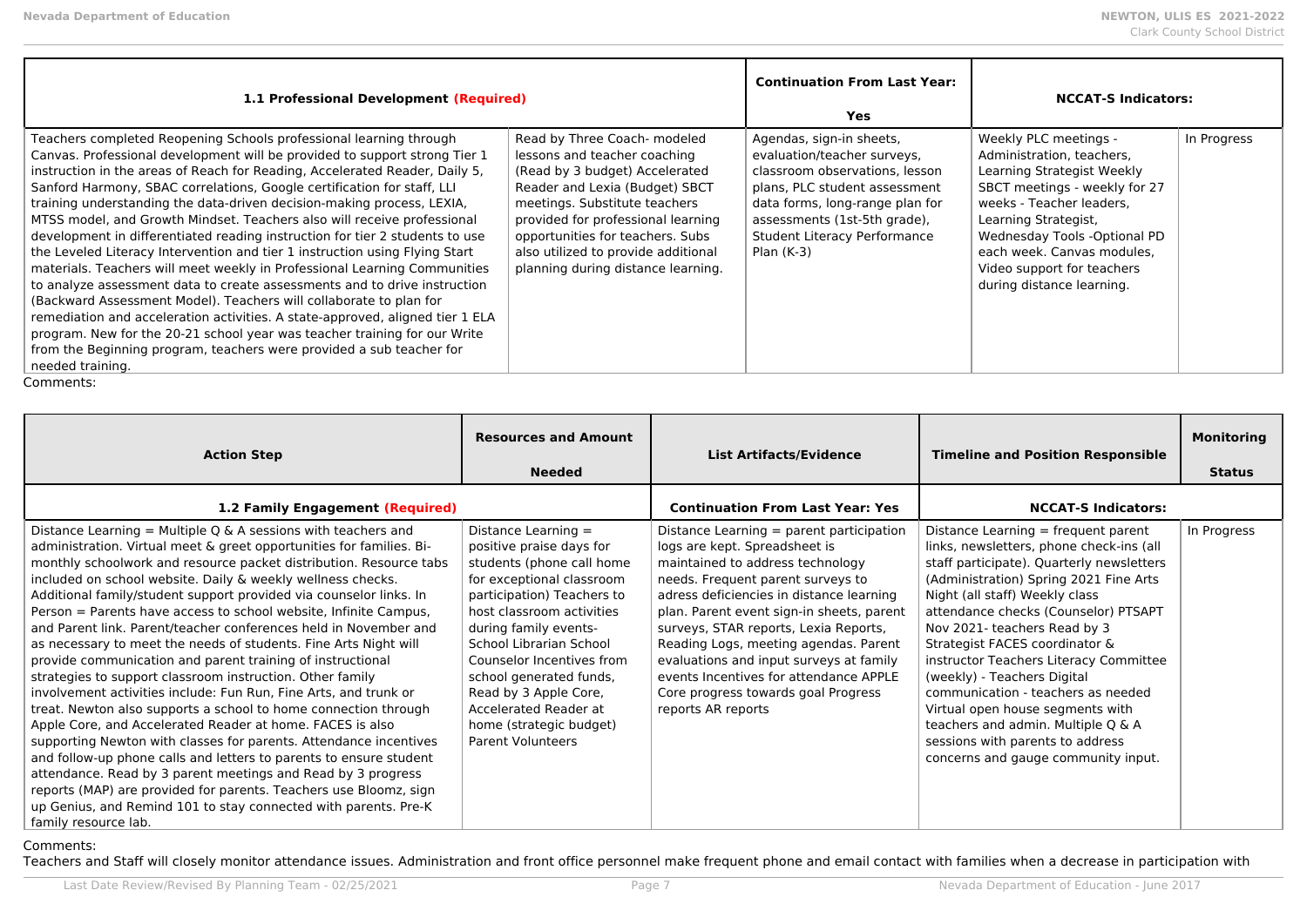synchronous and asynchronous sessions are noticed. Teachers closely monitor participation in all synchrounous and asynchronous sessions. Student work is provided via Google classroom, packet distribution twice monthly and via download from the school's website.

| 1.3 Curriculum/Instruction/Assessment (Required)                                                                                                                                                                                                                                                                                                                                                                                                                                                                                                                                                                                                                                                                                                                                                                                                                                                                                                                                                                                                                         |                                                                                                                                                                                                                                                                                                                                                                                                                           | <b>Continuation From</b><br>Last Year: Yes                                                                                                                                               | <b>NCCAT-S Indicators:</b>                                                                                                                                                                                                                                             |                 |
|--------------------------------------------------------------------------------------------------------------------------------------------------------------------------------------------------------------------------------------------------------------------------------------------------------------------------------------------------------------------------------------------------------------------------------------------------------------------------------------------------------------------------------------------------------------------------------------------------------------------------------------------------------------------------------------------------------------------------------------------------------------------------------------------------------------------------------------------------------------------------------------------------------------------------------------------------------------------------------------------------------------------------------------------------------------------------|---------------------------------------------------------------------------------------------------------------------------------------------------------------------------------------------------------------------------------------------------------------------------------------------------------------------------------------------------------------------------------------------------------------------------|------------------------------------------------------------------------------------------------------------------------------------------------------------------------------------------|------------------------------------------------------------------------------------------------------------------------------------------------------------------------------------------------------------------------------------------------------------------------|-----------------|
| Teachers will ensure students engage in daily synchronous sessions with the<br>teachers and will provide activities for asynchronous time. Break out room<br>sessions will be provided for small group settings and one on one assistance.<br>Teachers will implement professional development on Reach for Reading,<br>Accelerated Reader, Daily 5, Sanford Harmony, SBAC correlations,<br>Understanding data, AR, LEXIA, Zearn, Growth Mindset and Cafe strategies.<br>Teachers will collaborate during PLC on the implementation of these strategies<br>and how to improve them. Teachers will continue to follow the structure of<br>their own Student Learning Goal with an emphasis in core deficiency in<br>literacy as their focused goal. Harmony strategies and Daily 5 structures in<br>reading will be observed in all classes K-5. Growth Mindset will be observed<br>during classroom instruction. Teachers will use common grade-level<br>assessments to provide consistent formative assessment data. Teachers will<br>use a Master Schedule schoolwide. | School Resources: Growth mindset book.<br>instructional posters, Sanford Harmony<br>kits, technology - Accelerated<br>Reader/STAR Reading, AIMSweb.<br>Additional day for planning for teachers,<br>SBCT meetings, GATE Department, Read<br>by Three Coach (District funds)<br>Accelerated Reader and 1 CTT(Academic<br>Support Funding), Lexia (Strategic<br>Budget), 1 additional teacher (Academic<br>Support Funding) | <b>Observation forms. Post-</b><br>conference notes.<br>Lesson plans via<br>Curriculum Engine,<br>Classroom behavior<br>plans referencing<br>Sanford Harmony,<br>intervention Logs forms | Administration- Weekly observation<br>and lesson plan reviews, Read by<br>Three coach teachers, Intervention<br>logs - Teachers; RTI committee<br>(every six weeks) Lesson plans<br>reviewed by administration - weekly<br>All conferencing/coaching done<br>virtually | In.<br>Progress |

Comments:

| 1.4 Other (Optional)                                                                                                                                                                                                                                                                                                                                                                                                                                                                                                                                                                                                                 |                                                                                                                                                   | <b>Continuation From Last Year:</b>                                                                                                                                         | <b>NCCAT-S Indicators:</b>                                                                                                                                                                             |     |
|--------------------------------------------------------------------------------------------------------------------------------------------------------------------------------------------------------------------------------------------------------------------------------------------------------------------------------------------------------------------------------------------------------------------------------------------------------------------------------------------------------------------------------------------------------------------------------------------------------------------------------------|---------------------------------------------------------------------------------------------------------------------------------------------------|-----------------------------------------------------------------------------------------------------------------------------------------------------------------------------|--------------------------------------------------------------------------------------------------------------------------------------------------------------------------------------------------------|-----|
| In order to support students performing in the lowest quartile of measurable student<br>achievement, we will purchase an additional teacher to reduce class size (Academic<br>Support Funds). We will also purchase 1 CTT to implement academic interventions<br>(Academic Support Funds). We will also provide professional learning opportunities for<br>all teachers to improve high-quality instruction utilizing Write From The Beginning<br>(WFTB) trainers in a virtual setting (Academic Support Funds). MAP data will be used<br>to monitor progress of students who are scoring in the bottom quartile in ELA and<br>math. | 1 - CTT Teacher 1-<br><b>Additional Teacher All</b><br>resources provided by<br>(Academic Support<br>Funding) Professional<br>learning in writing | Review of lesson plans, utilization<br>of writing rubrics, teacher<br>observations, monthly<br>assessments, data review, MAP<br>data, grade level planning and<br>training. | Team leaders - responsible for data<br>review Administration - reviewing<br>lesson plans and conducting<br>observations Sign in sheets for all<br>trainings - documented at school<br>level for review | N/A |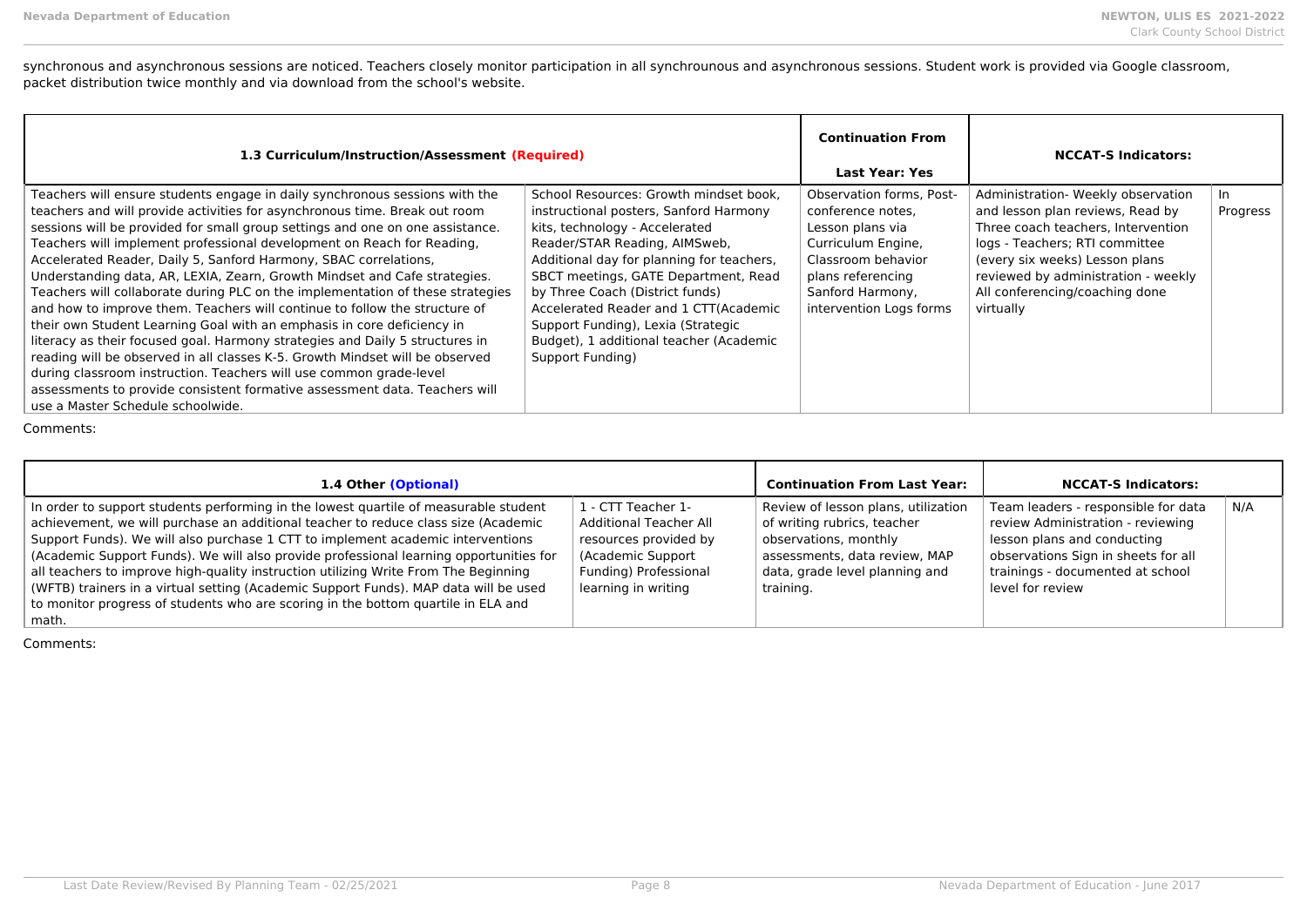# **COMPONENT II: Inquiry Process & Action Plan Design- Priority Need/Goal 2**

| , identify all that apply:<br><b>Based on the CNA,</b> | General<br>:ation | $\boxdot$ FRL | $- \cdot$<br>⊾∟ ∟י | <b>☑ IEF</b> | $\sim$<br>$\cup$ vult |
|--------------------------------------------------------|-------------------|---------------|--------------------|--------------|-----------------------|
|--------------------------------------------------------|-------------------|---------------|--------------------|--------------|-----------------------|

### **Priority Need/Goal 2:**

Increase the percent of students meeting Adequate Growth Percentile in math from 48.7% to 80% and reading from 64% to 80% by 2022 as measured by state summative assessments and reported on the Nevada School Performance Framework.

### **Root Causes:**

Instruction from grade level to grade level was not consistent in the delivery of the NVACS. The effectiveness of Tier 1 instruction was inconsistent. Students were inconsistently presented material that was not challenging for differentiation or diverse learners. New intervention strategies were introduced and not effectively used consistently and with fidelity. Lack of structures to support Tier I math instruction and Tier II RTI instruction for math and reading. Over-reliance on curriculum materials not aligned with NVACS. Lack of rigor in math. Lack of focus on math facts and sight words. A lack of consistent coordination between general education and special education, intervention, and GATE teachers. Lack of teaching remediation and review of data sources. Continual quest for best practices between team members (effective collaboration).

#### **Measurable Objective 1:**

Increase the percent of Hispanic students achieving High Achievement/High Growth scores on the Language Arts/Reading portion of the MAPS test from 31.6% to 50% as measured by Winter 2022 MAPS test results. Winter 2021 - 3rd Grade = 36% 4th Grade = 43% 5th Grade = 16% Winter 2022 - 3rd Grade =  $\%$  4th Grade =  $\%$  5th Grade =  $\%$ 

### **Measurable Objective 2:**

Increase the percent of White/Caucasian students achieving High Achievement/High Growth scores on the Math portion of the MAPS test from 34% to 50% as measured by Winter 2022 MAPS test results. Winter 2021 - 3rd Grade = 53% 4th Grade = 22% 5th Grade = 28% Winter 2022 - 3rd Grade =  $\%$  4th Grade =  $\%$  5th Grade =  $\%$ 

### **Measurable Objective 3:**

Increase the percent of English Learners achieving "Developing" "Expanding" or "Bridging" levels on the WIDA assessment from 64% to 75% as measured by the Spring 2022 WIDA assessment.  $2018-19$  results = 45.5% 2019-20 results = 64.3% 2020-21 results =  $\%$  2021-22 results =  $\%$ 

### **Monitoring Status**

N/A

| <b>ACTION PLAN</b>                                               |                                                                                                                            | <b>MONITORING PLAN</b>                                                                                                                             |                                                                         |                                    |
|------------------------------------------------------------------|----------------------------------------------------------------------------------------------------------------------------|----------------------------------------------------------------------------------------------------------------------------------------------------|-------------------------------------------------------------------------|------------------------------------|
| <b>Action Step</b><br>(please only list one action step per box) | <b>Resources and Amount</b><br><b>Needed for</b><br><b>Implementation</b><br>(people, time, materials,<br>funding sources) | <b>List Artifacts/Evidence of</b><br><b>Progress:</b><br>Information (Data) that will<br>verify the action step is in<br>progress or has occurred. | List Timeline,<br><b>Benchmarks, and</b><br><b>Position Responsible</b> | <b>Monitoring</b><br><b>Status</b> |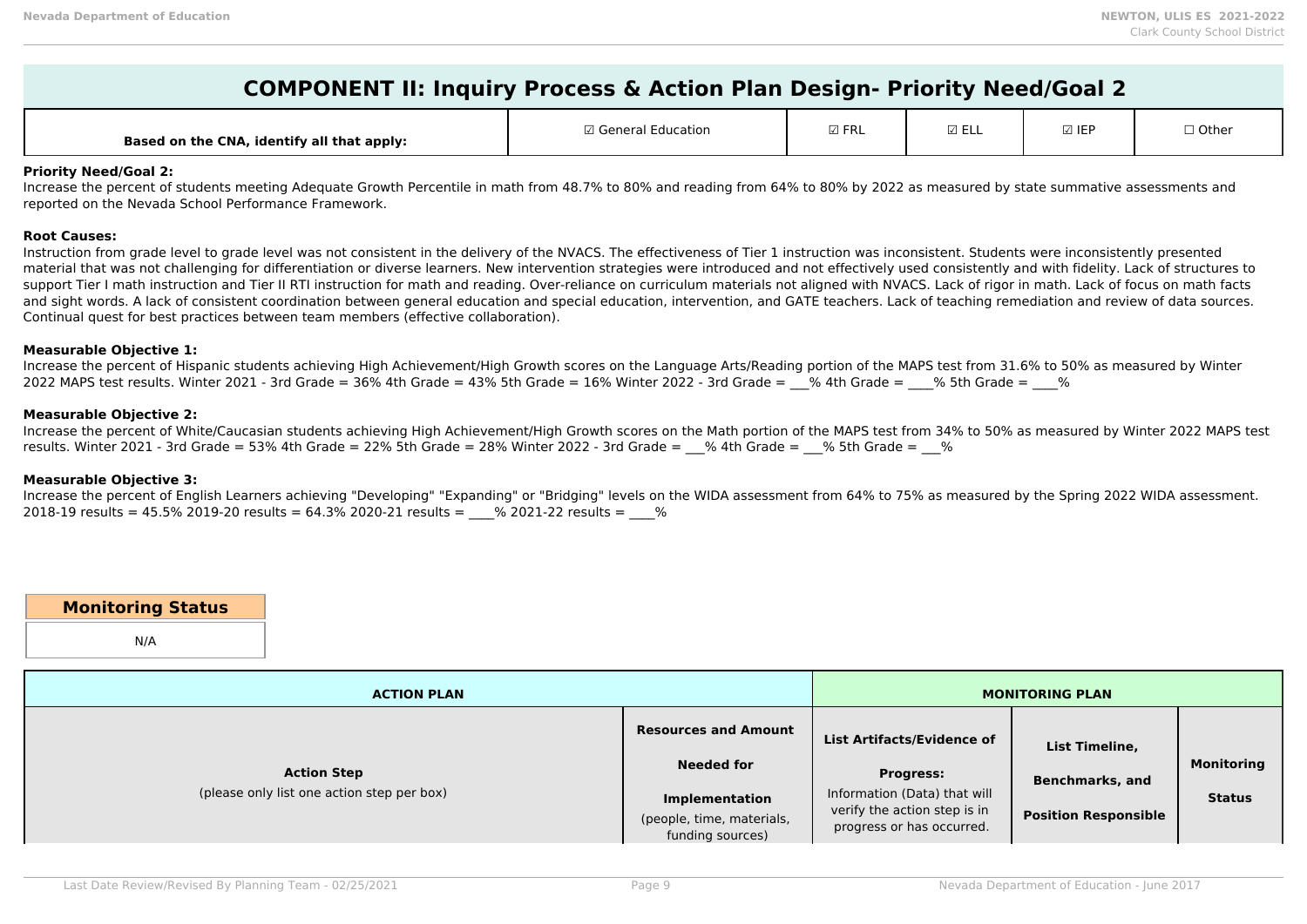| 2.1 Professional Development (Required)                                                                                                                                                                                                                                                                                                                                                                                                                                                                                                                                                                                                                                                                                                                                                                                                                                                                                                                                                                                                                                                                                                                                                                                                                                       |                                                                                                                                                           | <b>Continuation From Last</b><br><b>Year: Yes</b>                                                                                             | <b>NCCAT-S Indicators:</b>                                                                                                                              |     |
|-------------------------------------------------------------------------------------------------------------------------------------------------------------------------------------------------------------------------------------------------------------------------------------------------------------------------------------------------------------------------------------------------------------------------------------------------------------------------------------------------------------------------------------------------------------------------------------------------------------------------------------------------------------------------------------------------------------------------------------------------------------------------------------------------------------------------------------------------------------------------------------------------------------------------------------------------------------------------------------------------------------------------------------------------------------------------------------------------------------------------------------------------------------------------------------------------------------------------------------------------------------------------------|-----------------------------------------------------------------------------------------------------------------------------------------------------------|-----------------------------------------------------------------------------------------------------------------------------------------------|---------------------------------------------------------------------------------------------------------------------------------------------------------|-----|
| Professional development will be provided to support strong Tier 1 instruction in the areas of<br>student discourse, rigor of instruction, cognitive demand, and effective implementation of the<br>NVACS. Teachers also will receive professional development in differentiated reading<br>instruction for tier 2 and tier 3 students. Teachers will provide professional development in<br>areas of expertise within the guidelines of the NEPF standards. Teachers will be provided<br>professional development on Daily 5 and Cafe strategies. Professional development will be<br>provided on Number Talks, continued restructuring of the RTI process, how to successfully<br>analyze and use the SBAC Interims, and how K-2 teachers can use SBAC information to<br>prepare K-2 students. Teachers will participate in horizontal and vertically aligned STPTs and<br>professional development to be able to implement Number Talks consistently throughout the<br>grade levels. Students will participate in monthly Math Master Challenges to increase<br>automaticity of basic math facts. Teachers will receive professional development on how to<br>implement Zearn. Professional development will be provided for Zearn in order to support the<br>RTI process. | Read by Three Coach-<br>modeled lessons/ teacher<br>coaching Grade level<br>experts SBCTs STPTs Lexia<br>and AR-Strategic Budget<br>CTT- Strategic Budget | Agendas, Read by Three<br>coach modeled lessons,<br>Lesson plans, STPT and SBCT<br><b>Math Masters Completion</b><br>forms Principal SLG Data | Aug 2021- May 2022<br>Administration weekly<br>observations and lesson<br>plan reviews Teacher<br>consultant Read by 3<br><b>Coach Teachers Monthly</b> | N/A |

| <b>Action Step</b>                                                                                                                                                                                                                                                                                                                                                                                                                                                                                                                                                                                                                                                                                                                                                                                                                                                                                                                                                                                                                                                                          | <b>Resources and Amount</b><br><b>Needed</b>                                                                                                                                                                              | <b>List Artifacts/Evidence</b>                                                                                                            | <b>Timeline and Position</b><br>Responsible                                                                                                                   | <b>Monitoring</b><br><b>Status</b> |
|---------------------------------------------------------------------------------------------------------------------------------------------------------------------------------------------------------------------------------------------------------------------------------------------------------------------------------------------------------------------------------------------------------------------------------------------------------------------------------------------------------------------------------------------------------------------------------------------------------------------------------------------------------------------------------------------------------------------------------------------------------------------------------------------------------------------------------------------------------------------------------------------------------------------------------------------------------------------------------------------------------------------------------------------------------------------------------------------|---------------------------------------------------------------------------------------------------------------------------------------------------------------------------------------------------------------------------|-------------------------------------------------------------------------------------------------------------------------------------------|---------------------------------------------------------------------------------------------------------------------------------------------------------------|------------------------------------|
| 2.2 Family Engagement (Required)                                                                                                                                                                                                                                                                                                                                                                                                                                                                                                                                                                                                                                                                                                                                                                                                                                                                                                                                                                                                                                                            |                                                                                                                                                                                                                           | <b>Continuation From Last</b><br><b>Year: Yes</b>                                                                                         | <b>NCCAT-S Indicators:</b>                                                                                                                                    |                                    |
| Parents have access to school website, Infinite Campus, and Parent link. Education night<br>in November to assist parents in knowing what students are learning in school and<br>materials to practice skills at home. Parent/teacher conferences held in November and as<br>necessary to meet the needs of students. Reading Week Family Literacy Night will provide<br>communication and parent training of instructional strategies to support classroom<br>instruction. Other family involvement activities include: Fun Run, Watch Dogs, and trunk<br>or treat. Newton also supports a school to home connection through Apple Core, and<br>Accelerated Reader at home. FACES is also supporting Newton with classes for parents.<br>Attendance incentives and follow-up phone calls and letters to parents to ensure student<br>attendance. Read by 3 parent meetings and Read by 3 progress reports (MAP) are<br>provided for parents. Teachers use Bloomz, sign up Genius, and Remind 101 to stay<br>connected with parents. Kegeet device for parents to have WiFi access at home. | Teachers to host classroom<br>activities during family<br>events School Librarian<br>School Counselor Incentives<br>from school generated funds<br>FACES Apple Core,<br>Accelerated Reader at<br>home, (strategic budget) | Parent evaluations and input<br>surveys at family events<br>APPLE Core progress towards<br>goal Progress reports Sign-ins<br>Observations | Aug 2021- May 2022<br><b>Newsletters</b><br>(Administration) Family<br>Literacy Night<br>Attendance checks<br>(Counselor) FACES<br>coordinator and instructor | N/A                                |

| 2.3 Curriculum/Instruction/Assessment (Required) | <b>Continuation From</b> | <b>NCCAT-S Indicators:</b> |
|--------------------------------------------------|--------------------------|----------------------------|
|                                                  | Last Year: Yes           |                            |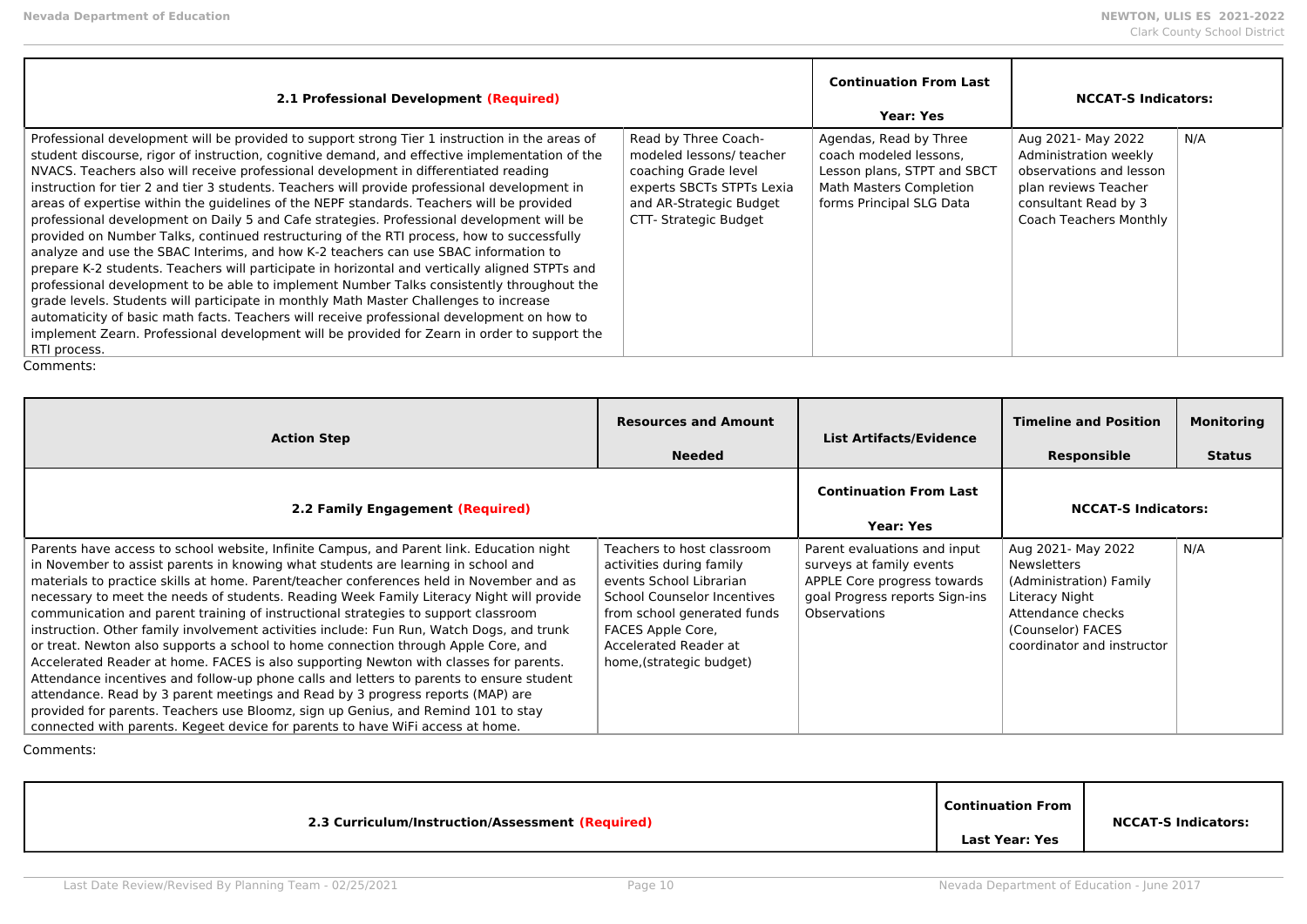| 2.4 Other (Optional)                                                                                                                                                                                                                                                                                                                                                                                                                                                                                                                                                                                                                 |                                                                                                                                             | <b>Continuation From Last Year:</b>                                                                                                                                         | <b>NCCAT-S Indicators:</b>                                                                                                                                                                             |     |
|--------------------------------------------------------------------------------------------------------------------------------------------------------------------------------------------------------------------------------------------------------------------------------------------------------------------------------------------------------------------------------------------------------------------------------------------------------------------------------------------------------------------------------------------------------------------------------------------------------------------------------------|---------------------------------------------------------------------------------------------------------------------------------------------|-----------------------------------------------------------------------------------------------------------------------------------------------------------------------------|--------------------------------------------------------------------------------------------------------------------------------------------------------------------------------------------------------|-----|
| In order to support students performing in the lowest quartile of measurable student<br>achievement, we will purchase an additional teacher to reduce class size (Academic<br>Support Funds). We will also purchase 1 CTT to implement academic interventions<br>(Academic Support Funds). We will also provide professional learning opportunities for<br>all teachers to improve high-quality instruction utilizing Write From The Beginning<br>(WFTB) trainers in a virtual setting (Academic Support Funds). MAP data will be used<br>to monitor progress of students who are scoring in the bottom quartile in ELA and<br>math. | 1 - CTT Teacher 1-<br>Additional Teacher All<br>resources provided by<br>(Academic Support)<br>Funding) Professional<br>learning in writing | Review of lesson plans, utilization<br>of writing rubrics, teacher<br>observations, monthly<br>assessments, data review, MAP<br>data, grade level planning and<br>training. | Team leaders - responsible for data<br>review Administration - reviewing<br>lesson plans and conducting<br>observations Sign in sheets for all<br>trainings - documented at school<br>level for review | N/A |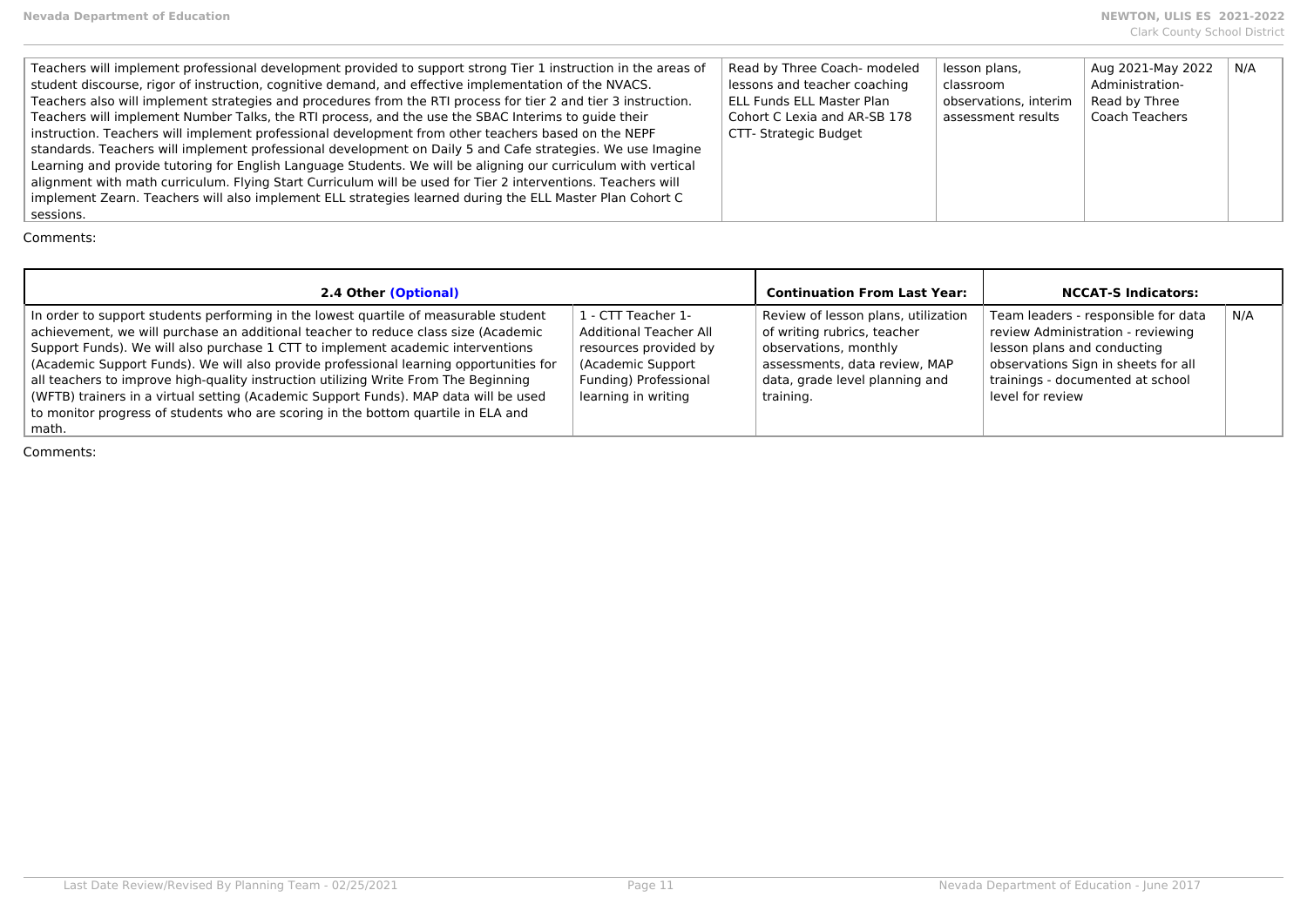| <b>COMPONENT II: Inquiry Process &amp; Action Plan Design- Priority Need/Goal 3</b> |                                                                     |                                                                                        |                        |                                |  |                          |
|-------------------------------------------------------------------------------------|---------------------------------------------------------------------|----------------------------------------------------------------------------------------|------------------------|--------------------------------|--|--------------------------|
|                                                                                     | Based on the CNA, identify all that apply:                          | □ General Education<br>$\Box$ FRL<br>$\square$ ELL<br>$\Box$ IEP                       |                        |                                |  | □ Other                  |
| <b>Priority Need/Goal 3:</b>                                                        |                                                                     |                                                                                        |                        |                                |  |                          |
| <b>Root Causes:</b>                                                                 |                                                                     |                                                                                        |                        |                                |  |                          |
|                                                                                     |                                                                     |                                                                                        |                        |                                |  |                          |
|                                                                                     |                                                                     |                                                                                        |                        |                                |  |                          |
|                                                                                     |                                                                     |                                                                                        |                        |                                |  |                          |
| <b>Monitoring Status</b>                                                            |                                                                     |                                                                                        |                        |                                |  |                          |
| N/A                                                                                 |                                                                     |                                                                                        |                        |                                |  |                          |
|                                                                                     |                                                                     |                                                                                        |                        |                                |  |                          |
|                                                                                     | <b>ACTION PLAN</b>                                                  |                                                                                        | <b>MONITORING PLAN</b> |                                |  |                          |
| <b>Action Step</b>                                                                  | <b>Resources and Amount Needed for</b>                              | <b>List Artifacts/Evidence of Progress:</b>                                            |                        | List Timeline, Benchmarks, and |  |                          |
| (please only list one<br>action step per box)                                       | <b>Implementation</b><br>(people, time, materials, funding sources) | Information (Data) that will verify the action step is in<br>progress or has occurred. |                        | <b>Position Responsible</b>    |  | <b>Monitoring Status</b> |
|                                                                                     | <b>3.1 Professional Development (Required)</b>                      | <b>Continuation From Last Year: Yes</b>                                                |                        | <b>NCCAT-S Indicators:</b>     |  |                          |
|                                                                                     |                                                                     |                                                                                        |                        |                                |  | N/A                      |
|                                                                                     |                                                                     |                                                                                        |                        |                                |  |                          |
|                                                                                     |                                                                     |                                                                                        |                        |                                |  |                          |

| <b>Action Step</b> | <b>Resources and Amount Needed</b> | List Artifacts/Evidence                 | <b>Timeline and Position Responsible</b> | <b>Monitoring Status</b> |
|--------------------|------------------------------------|-----------------------------------------|------------------------------------------|--------------------------|
|                    | 3.2 Family Engagement (Required)   | <b>Continuation From Last Year: Yes</b> | <b>NCCAT-S Indicators:</b>               |                          |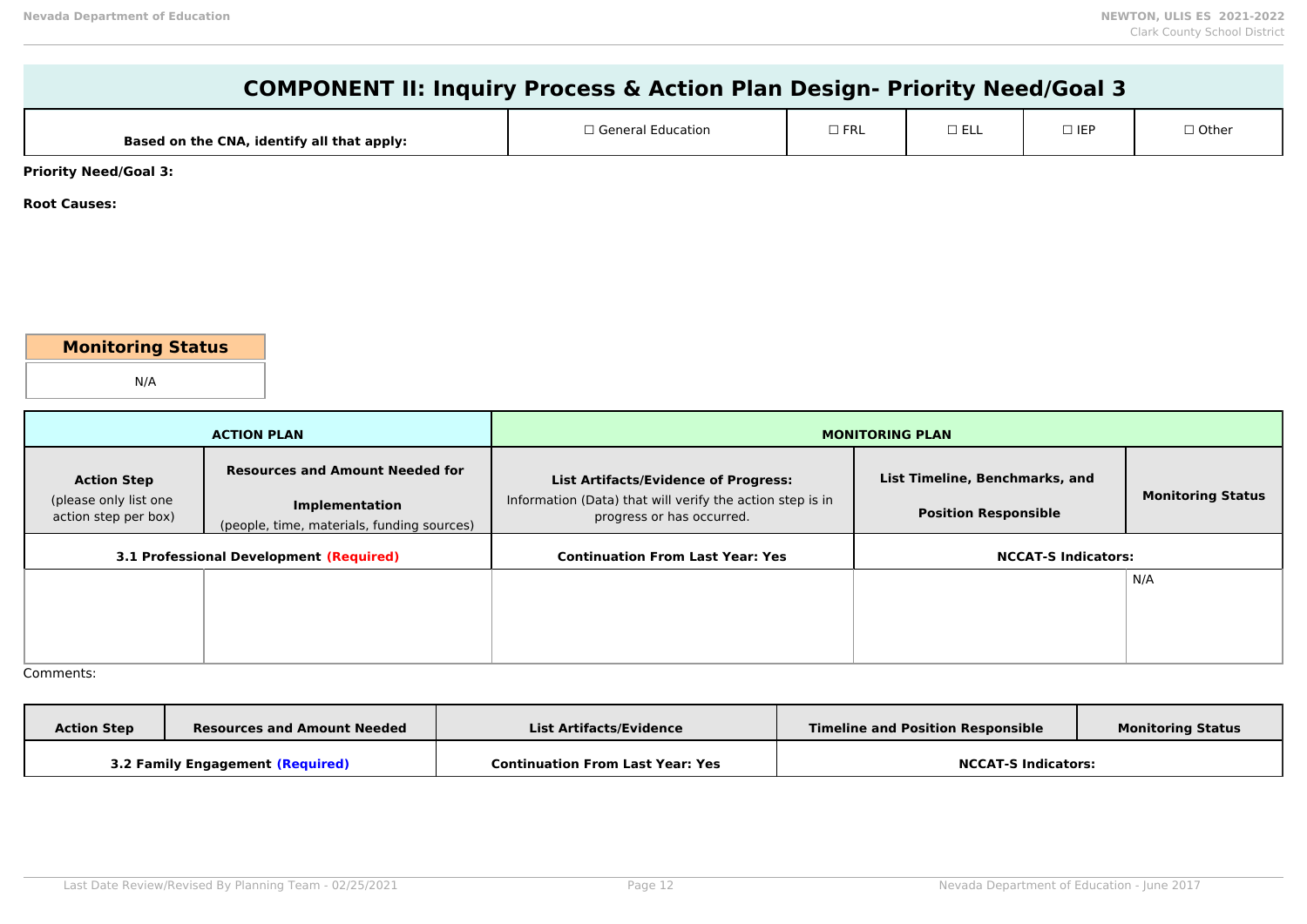|  | $\mid N/A$ |
|--|------------|
|  |            |
|  |            |
|  |            |
|  |            |

| 3.3 Curriculum/Instruction/Assessment (Required) |  | <b>Continuation From Last Year: Yes</b> | <b>NCCAT-S Indicators:</b> |     |
|--------------------------------------------------|--|-----------------------------------------|----------------------------|-----|
|                                                  |  |                                         |                            | N/A |
|                                                  |  |                                         |                            |     |
|                                                  |  |                                         |                            |     |
|                                                  |  |                                         |                            |     |

#### Comments:

| 3.4 Other (Optional) | <b>Continuation From Last Year:</b> | <b>NCCAT-S Indicators:</b> |     |
|----------------------|-------------------------------------|----------------------------|-----|
|                      |                                     |                            | N/A |
|                      |                                     |                            |     |
|                      |                                     |                            |     |
|                      |                                     |                            |     |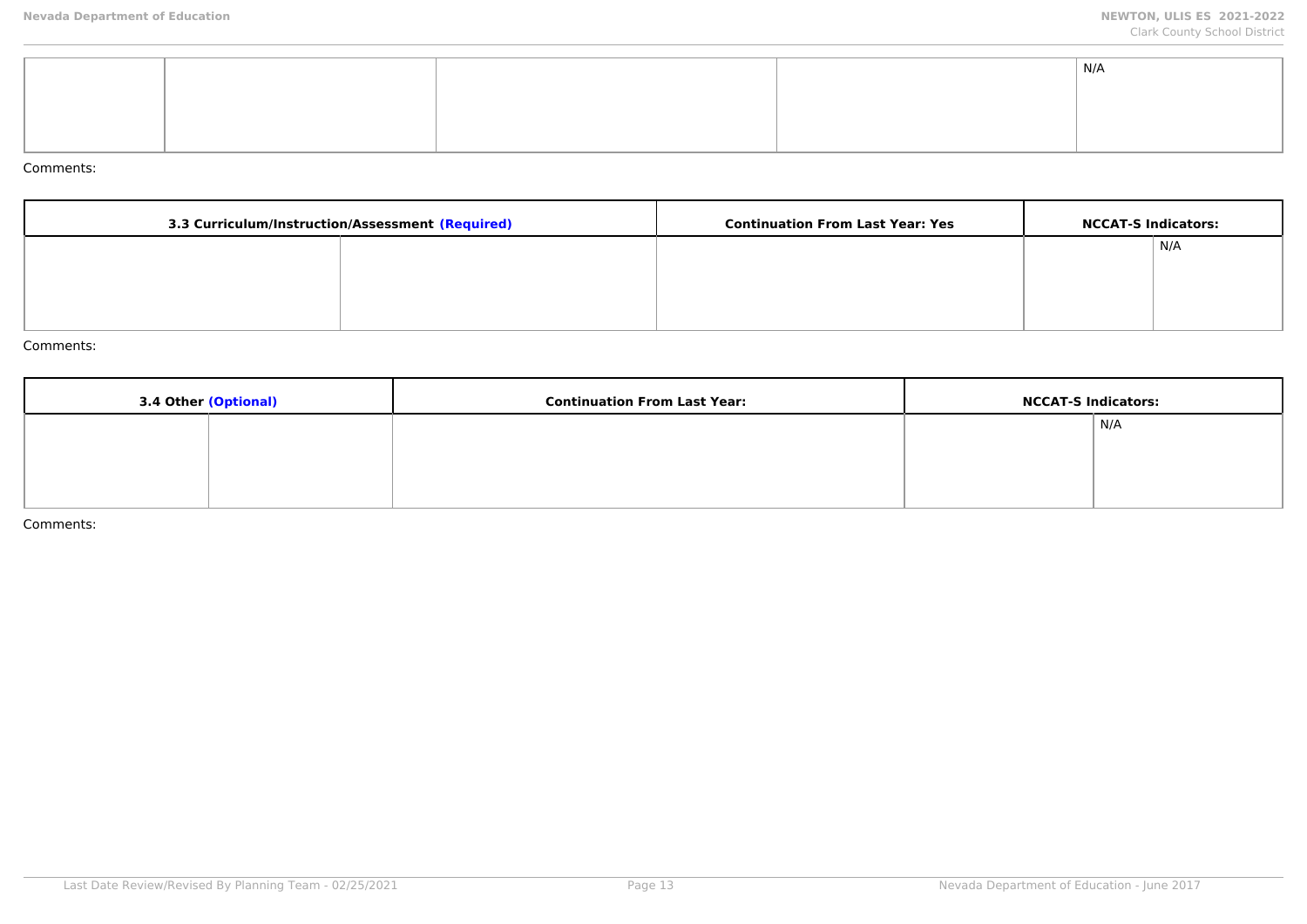## **COMPONENT III: Budget Plan**

COORDINATION OF FUNDS TO SUPPORT THE PLAN WITH OTHER PROGRAMS: Provide the sources of funds your school is currently receiving and identify the purposes for which those funds are

spent. Sources of funds may include General Budget, Title I, Title II, Title III, Migrant, Immigrant, Neglected & Delinquent, 21st Century After School Programs, Gear Up, IDEA, McKinney-Vento/Homeless, Head Start, state-funded Pre-Kindergarten, Teacher Incentive Fund, Striving Readers, and other state/federal funds.

| Source of Funds applicable to Priority<br><b>Need/Goal</b> | <b>Amount Received for this School</b><br>Year | Purposes for which funds are used (include targeted audience, specific<br>activities, intended outcomes, etc.) | <b>Applicable Goal(s)</b> |
|------------------------------------------------------------|------------------------------------------------|----------------------------------------------------------------------------------------------------------------|---------------------------|
| l ELL- Title III                                           | \$1,500                                        | Funding will be used to provide supplemental supports and services for English<br>Language Learners.           | Goals 1 and 2             |
| Read by Grade 3                                            | \$89,000                                       | Read by Grade 3 job responsibilites                                                                            | Goals 1 and 2             |
| <b>General Budget</b>                                      | 3,210,113.92                                   | Staffing and instructional needs.                                                                              | Goals 1 and 2             |
| Academic Support Funding                                   | 116,725.00                                     | Purchase an additional teacher, CTT, academic supports.                                                        | Goals 1 and 2             |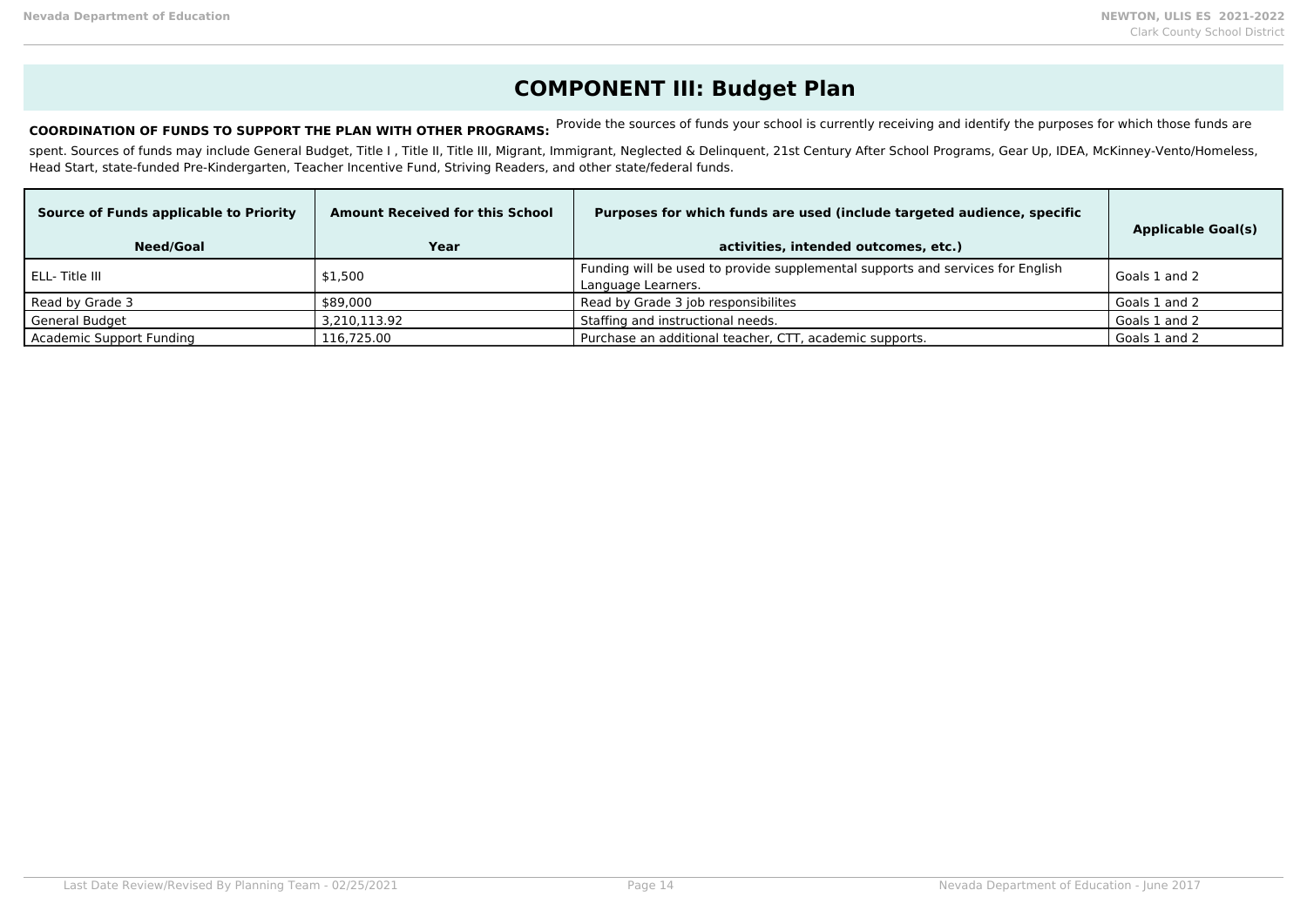### **Plan for improving the school climate**

#### **Goal:**

Increase the percentage of parents who respond "agree or strongly agree" to the question regarding receiving a timely response via phone, text, or email to my concerns from 74.5% to 90% by March 2022, as measured by the district-wide survey. (Datalab Results)

**Action Plan:** How will this plan improve the school climate?

Resource tabs for the community, district, and school supports are available via the school website. The administration has held multiple virtual Q & A sessions to gauge community concerns and recommendations. Parent surveys utilized to gauge technology needs, etc... School climate discussions/feedback sessions are frequent agenda items during SOT meetings. Training for staff regarding appropriate communication with parents via email, phone, and communication apps. Documentation of contact via Teacher Contact Log in IC.

**Monitoring Plan:** How will you track the implementation of this plan? Parent surveys, SOT feedback, monitoring Teacher Contact Log, attendance at trainings & staff meetings.

**Evaluation Plan:** What data will you use to determine if the climate of the school has been improved through the implementation of this plan? We will use the districtwide survey data from this year to compare results from last year. Plan modifications and recommendations will be made using survey data.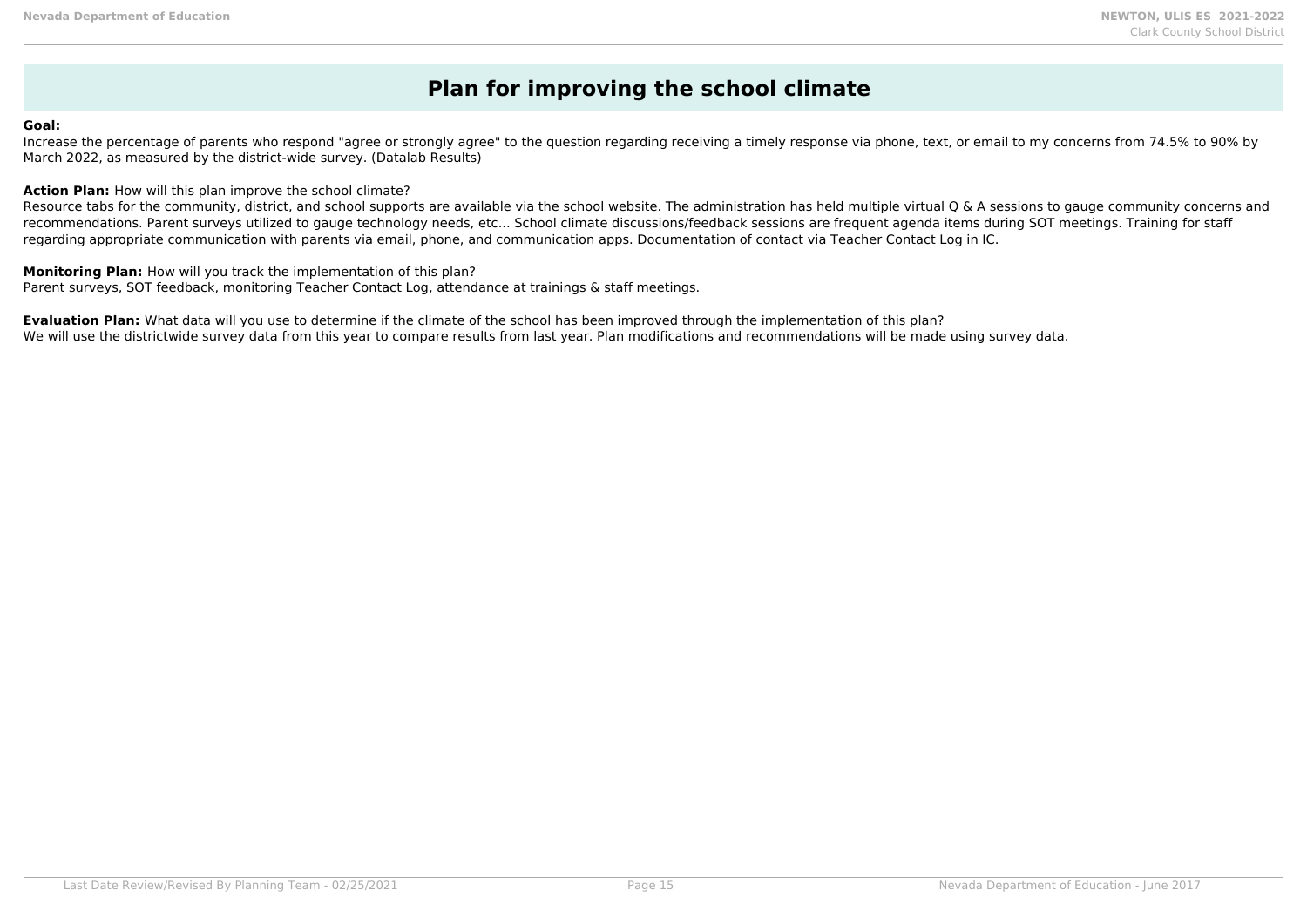### **APPENDIX A - Professional Development Plan**

### **1.1**

Teachers completed Reopening Schools professional learning through Canvas. Professional development will be provided to support strong Tier 1 instruction in the areas of Reach for Reading, Accelerated Reader, Daily 5, Sanford Harmony, SBAC correlations, Google certification for staff, LLI training understanding the data-driven decision-making process, LEXIA, MTSS model, and Growth Mindset. Teachers also will receive professional development in differentiated reading instruction for tier 2 students to use the Leveled Literacy Intervention and tier 1 instruction using Flying Start materials. Teachers will meet weekly in Professional Learning Communities to analyze assessment data to create assessments and to drive instruction (Backward Assessment Model). Teachers will collaborate to plan for remediation and acceleration activities. A state-approved, aligned tier 1 ELA program. New for the 20-21 school year was teacher training for our Write from the Beginning program, teachers were provided a sub teacher for needed training.

### **Goal 1 Additional PD Action Step (Optional)**

### **2.1**

Professional development will be provided to support strong Tier 1 instruction in the areas of student discourse, rigor of instruction, cognitive demand, and effective implementation of the NVACS. Teachers also will receive professional development in differentiated reading instruction for tier 2 and tier 3 students. Teachers will provide professional development in areas of expertise within the guidelines of the NEPF standards. Teachers will be provided professional development on Daily 5 and Cafe strategies. Professional development will be provided on Number Talks, continued restructuring of the RTI process, how to successfully analyze and use the SBAC Interims, and how K-2 teachers can use SBAC information to prepare K-2 students. Teachers will participate in horizontal and vertically aligned STPTs and professional development to be able to implement Number Talks consistently throughout the grade levels. Students will participate in monthly Math Master Challenges to increase automaticity of basic math facts. Teachers will receive professional development on how to implement Zearn. Professional development will be provided for Zearn in order to support the RTI process.

### **Goal 2 Additional PD Action Step (Optional)**

**3.1**

**Goal 3 Additional PD Action Step (Optional)**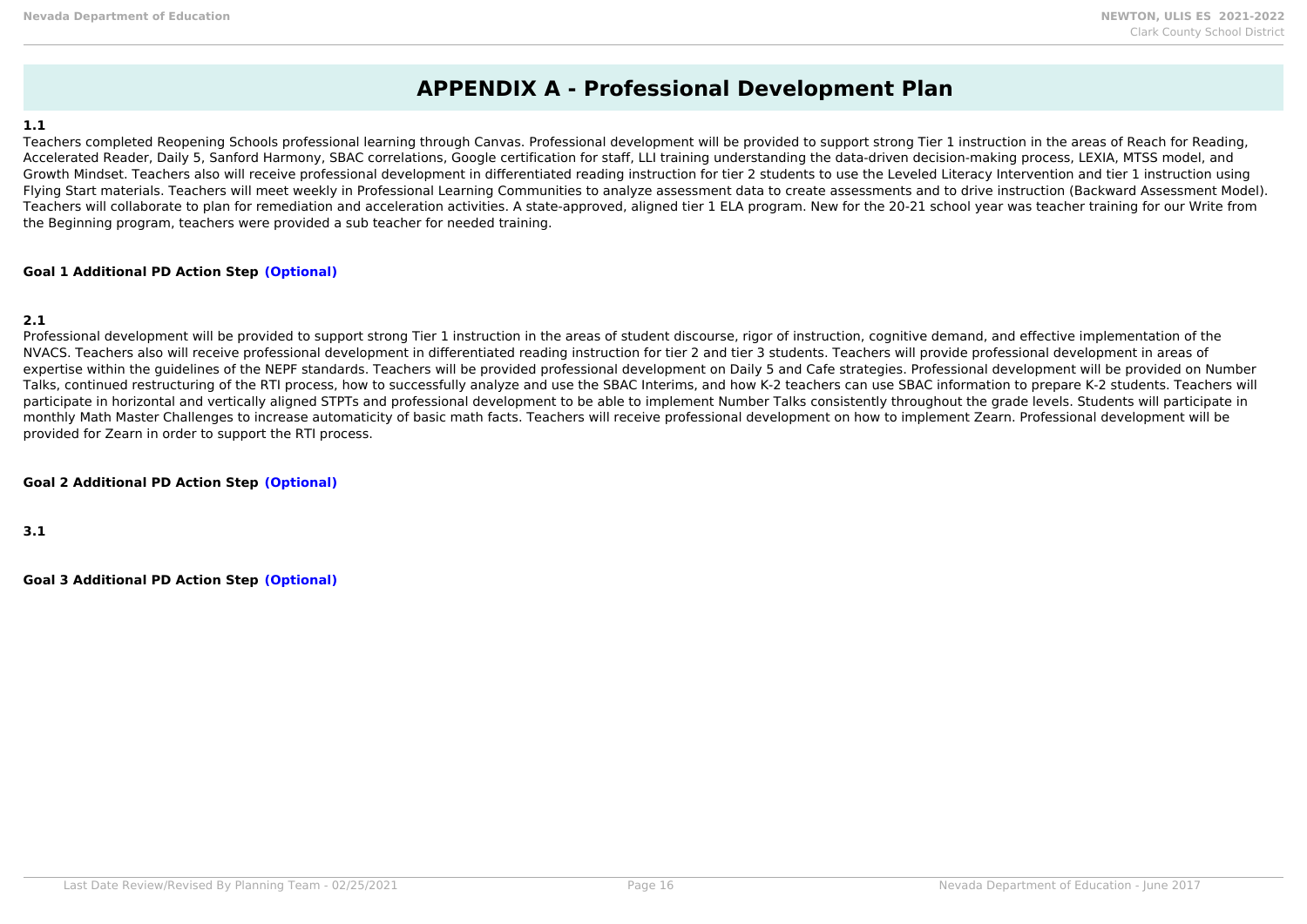### **APPENDIX B - Family Engagement Plan**

### **1.2**

Distance Learning = Multiple Q & A sessions with teachers and administration. Virtual meet & greet opportunities for families. Bi-monthly schoolwork and resource packet distribution. Resource tabs included on school website. Daily & weekly wellness checks. Additional family/student support provided via counselor links. In Person = Parents have access to school website, Infinite Campus, and Parent link. Parent/teacher conferences held in November and as necessary to meet the needs of students. Fine Arts Night will provide communication and parent training of instructional strategies to support classroom instruction. Other family involvement activities include: Fun Run, Fine Arts, and trunk or treat. Newton also supports a school to home connection through Apple Core, and Accelerated Reader at home. FACES is also supporting Newton with classes for parents. Attendance incentives and follow-up phone calls and letters to parents to ensure student attendance. Read by 3 parent meetings and Read by 3 progress reports (MAP) are provided for parents. Teachers use Bloomz, sign up Genius, and Remind 101 to stay connected with parents. Pre-K family resource lab.

### **Goal 1 Additional Family Engagement Action Step (Optional)**

### **2.2**

Parents have access to school website, Infinite Campus, and Parent link. Education night in November to assist parents in knowing what students are learning in school and materials to practice skills at home. Parent/teacher conferences held in November and as necessary to meet the needs of students. Reading Week Family Literacy Night will provide communication and parent training of instructional strategies to support classroom instruction. Other family involvement activities include: Fun Run, Watch Dogs, and trunk or treat. Newton also supports a school to home connection through Apple Core, and Accelerated Reader at home. FACES is also supporting Newton with classes for parents. Attendance incentives and follow-up phone calls and letters to parents to ensure student attendance. Read by 3 parent meetings and Read by 3 progress reports (MAP) are provided for parents. Teachers use Bloomz, sign up Genius, and Remind 101 to stay connected with parents. Kegeet device for parents to have WiFi access at home.

### **Goal 2 Additional Family Engagement Action Step (Optional)**

**3.2**

**Goal 3 Additional Family Engagement Action Step (Optional)**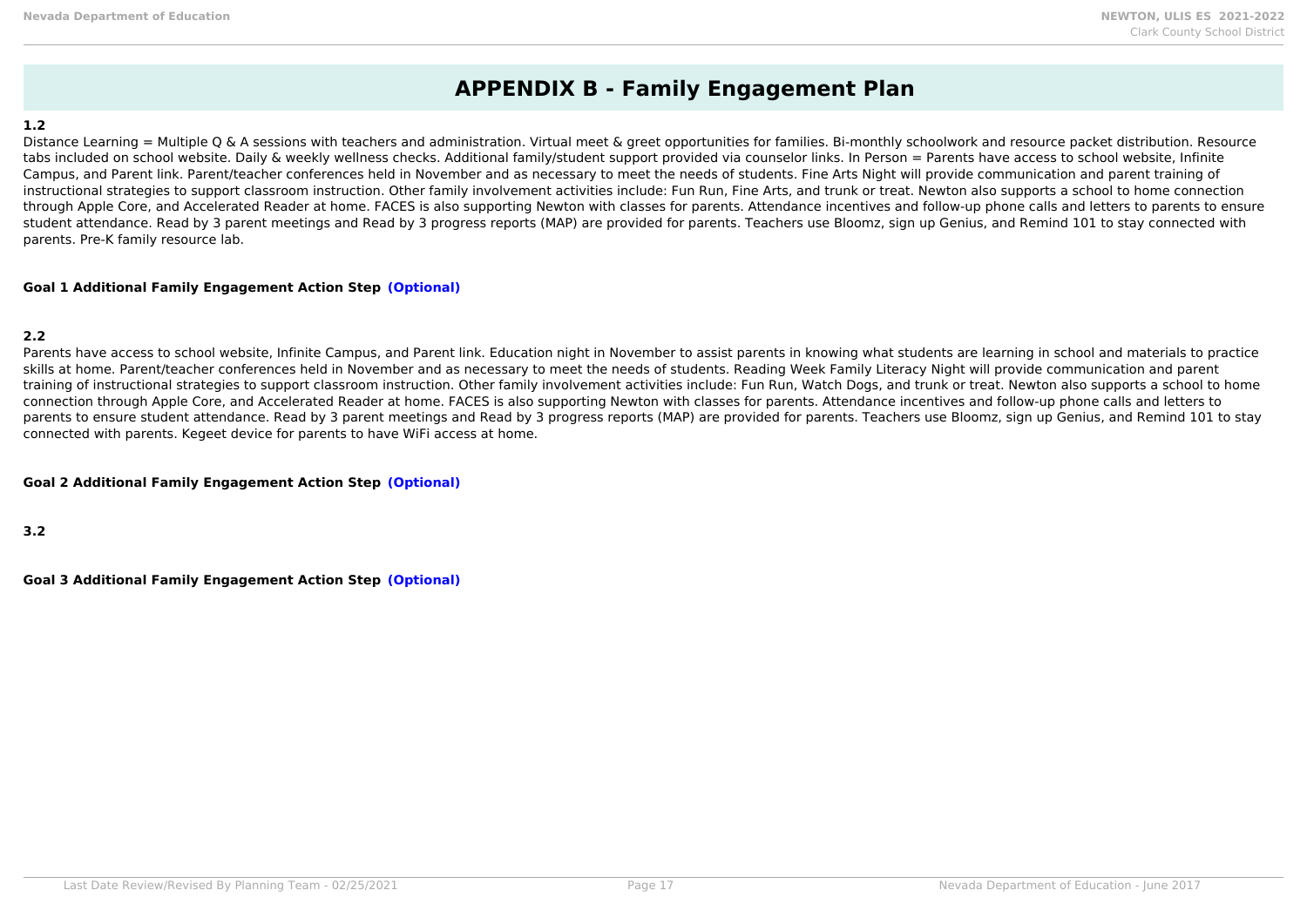### **APPENDIX C - Monitoring/Evaluation**

### **Priority Need/Goal 1**

### **Priority Need/Goal 1:**

All students will increase proficiency in SBAC ELA (X) from 55.8% to 80.0, SBAC MATH (Y) from 57.0% to 80.0%, and SBAC SCIENCE (Z) from 34.1% to 80.0% by April 2022 as measured by the state summative assessments. No SBAC data to reference for the 2019-2020 school year. 2018-19 - X = 55.8% Y = 57.0% Z = 34.1% 2019-20 - No Data Gathered - COVID-19 2020-21 - X =  $Y = Z =$ 

### **Measurable Objective(s):**

- Increase the percent of students scoring above the 60th percentile in ELA in grades 3 5 from (50% Fall) to (50% Winter) to (60% Spring) by March 2022 as measured by MAP Growth Assessment. Fall 20 Reading 60% = 3rd grade = 57% 4th grade = 50% 5th grade = 44% Winter 21 Reading 60% = 3rd Grade = 60% 4th Grade = 49% 5th Grade = 43% Spring 21 Reading  $60\% = 3$ rd Grade =  $\%$  4th Grade =  $\%$  5th Grade =  $\%$  CCSD 2024 Plan = 64.9%
- Increase the percent of students scoring above the 60th percentile in Math from 40% (fall) to 37% (winter) to 50% (spring) by March 2022 as measured by MAP Growth Assessment. Fall 20 Math 60% = 3rd Grade = 44% 4th Grade = 41% 5th Grade = 36% Winter 21 Math 60% = 3rd Grade = 51% 4th Grade = 31% 5th Grade = 29% Spring 21 Math 60% = 3rd Grade =  $\,$  % 4th Grade =  $\%$  5th Grade =  $\%$  CCSD 2024 Plan = 58%
- Increase the percent of ASF eligible students meeting or exceeding growth projections in reading from X% (Winter) to Y% (Spring) as measured by MAP Growth Assessments.
- Increase the percent of ASF eligible students meeting or exceeding growth projections in math from X% (Winter) to Y% (Spring) as measured by MAP Growth Assessments.

| <b>Status</b> |  |
|---------------|--|
| N/A           |  |

**Comments:**

#### **1.1 Professional Development:**

1.2 Family Engagement: Teachers and Staff will closely monitor attendance issues. Administration and front office personnel make frequent phone and email contact with families when a decrease in participation with synchronous and asynchronous sessions are noticed. Teachers closely monitor participation in all synchrounous and asynchronous sessions. Student work is provided via Google classroom, packet distribution twice monthly and via download from the school's website.

### **1.3 Curriculum/Instruction/Assessment:**

**1.4 Other:**

|            | <b>Mid-Year</b>                                                                                                                                                                                                                                                                                                                                                                                                                                                                                                                                                                                                                                                                                                                                                                                                                                                                                                                                                                                                                                                                                     | <b>End-of-Year</b> |     |
|------------|-----------------------------------------------------------------------------------------------------------------------------------------------------------------------------------------------------------------------------------------------------------------------------------------------------------------------------------------------------------------------------------------------------------------------------------------------------------------------------------------------------------------------------------------------------------------------------------------------------------------------------------------------------------------------------------------------------------------------------------------------------------------------------------------------------------------------------------------------------------------------------------------------------------------------------------------------------------------------------------------------------------------------------------------------------------------------------------------------------|--------------------|-----|
| <b>1.T</b> | Teachers completed Reopening Schools professional learning through Canvas. Professional development will be provided to support strong<br>Tier 1 instruction in the areas of Reach for Reading, Accelerated Reader, Daily 5, Sanford Harmony, SBAC correlations, Google certification<br>for staff, LLI training understanding the data-driven decision-making process, LEXIA, MTSS model, and Growth Mindset. Teachers also will<br>receive professional development in differentiated reading instruction for tier 2 students to use the Leveled Literacy Intervention and tier 1<br>instruction using Flying Start materials. Teachers will meet weekly in Professional Learning Communities to analyze assessment data to<br>create assessments and to drive instruction (Backward Assessment Model). Teachers will collaborate to plan for remediation and<br>acceleration activities. A state-approved, aligned tier 1 ELA program. New for the 20-21 school year was teacher training for our Write from<br>the Beginning program, teachers were provided a sub teacher for needed training. |                    | N/A |
| Progress   |                                                                                                                                                                                                                                                                                                                                                                                                                                                                                                                                                                                                                                                                                                                                                                                                                                                                                                                                                                                                                                                                                                     |                    |     |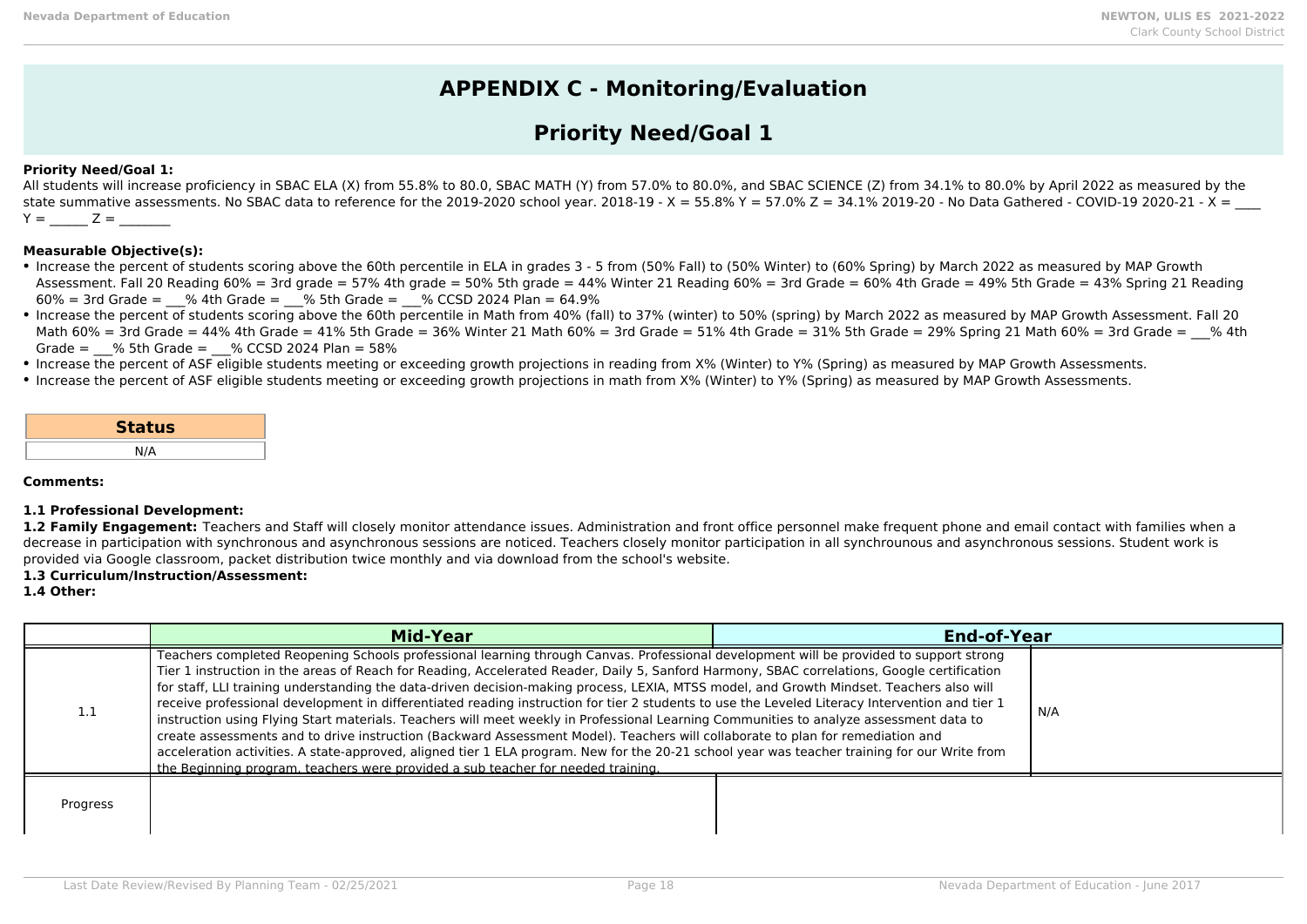| <b>Barriers</b>   |                                                                                                                                                                                                                                                                                                                                                                                                                                                                                                                                                                                                                                                                                                                                                                                                                                                                                                                                                                                                                                                                                                                                                                                                                                         |  |     |
|-------------------|-----------------------------------------------------------------------------------------------------------------------------------------------------------------------------------------------------------------------------------------------------------------------------------------------------------------------------------------------------------------------------------------------------------------------------------------------------------------------------------------------------------------------------------------------------------------------------------------------------------------------------------------------------------------------------------------------------------------------------------------------------------------------------------------------------------------------------------------------------------------------------------------------------------------------------------------------------------------------------------------------------------------------------------------------------------------------------------------------------------------------------------------------------------------------------------------------------------------------------------------|--|-----|
| <b>Next Steps</b> |                                                                                                                                                                                                                                                                                                                                                                                                                                                                                                                                                                                                                                                                                                                                                                                                                                                                                                                                                                                                                                                                                                                                                                                                                                         |  |     |
| 1.2               | Distance Learning = Multiple Q & A sessions with teachers and administration. Virtual meet & greet opportunities for families. Bi-monthly<br>schoolwork and resource packet distribution. Resource tabs included on school website. Daily & weekly wellness checks. Additional<br>family/student support provided via counselor links. In Person = Parents have access to school website, Infinite Campus, and Parent link.<br>Parent/teacher conferences held in November and as necessary to meet the needs of students. Fine Arts Night will provide communication<br>and parent training of instructional strategies to support classroom instruction. Other family involvement activities include: Fun Run, Fine<br>Arts, and trunk or treat. Newton also supports a school to home connection through Apple Core, and Accelerated Reader at home. FACES is<br>also supporting Newton with classes for parents. Attendance incentives and follow-up phone calls and letters to parents to ensure student<br>attendance. Read by 3 parent meetings and Read by 3 progress reports (MAP) are provided for parents. Teachers use Bloomz, sign up<br>Genius, and Remind 101 to stay connected with parents. Pre-K family resource lab. |  | N/A |
| Progress          |                                                                                                                                                                                                                                                                                                                                                                                                                                                                                                                                                                                                                                                                                                                                                                                                                                                                                                                                                                                                                                                                                                                                                                                                                                         |  |     |
| <b>Barriers</b>   |                                                                                                                                                                                                                                                                                                                                                                                                                                                                                                                                                                                                                                                                                                                                                                                                                                                                                                                                                                                                                                                                                                                                                                                                                                         |  |     |
| Next Steps        |                                                                                                                                                                                                                                                                                                                                                                                                                                                                                                                                                                                                                                                                                                                                                                                                                                                                                                                                                                                                                                                                                                                                                                                                                                         |  |     |
| 1.3               | Teachers will ensure students engage in daily synchronous sessions with the teachers and will provide activities for asynchronous time.<br>Break out room sessions will be provided for small group settings and one on one assistance. Teachers will implement professional<br>development on Reach for Reading, Accelerated Reader, Daily 5, Sanford Harmony, SBAC correlations, Understanding data, AR, LEXIA,<br>Zearn, Growth Mindset and Cafe strategies. Teachers will collaborate during PLC on the implementation of these strategies and how to<br>improve them. Teachers will continue to follow the structure of their own Student Learning Goal with an emphasis in core deficiency in<br>literacy as their focused goal. Harmony strategies and Daily 5 structures in reading will be observed in all classes K-5. Growth Mindset will<br>be observed during classroom instruction. Teachers will use common grade-level assessments to provide consistent formative assessment<br>data. Teachers will use a Master Schedule schoolwide.                                                                                                                                                                                  |  | N/A |
| Progress          |                                                                                                                                                                                                                                                                                                                                                                                                                                                                                                                                                                                                                                                                                                                                                                                                                                                                                                                                                                                                                                                                                                                                                                                                                                         |  |     |
| <b>Barriers</b>   |                                                                                                                                                                                                                                                                                                                                                                                                                                                                                                                                                                                                                                                                                                                                                                                                                                                                                                                                                                                                                                                                                                                                                                                                                                         |  |     |
| <b>Next Steps</b> |                                                                                                                                                                                                                                                                                                                                                                                                                                                                                                                                                                                                                                                                                                                                                                                                                                                                                                                                                                                                                                                                                                                                                                                                                                         |  |     |
| 1.4               | In order to support students performing in the lowest quartile of measurable student achievement, we will purchase an additional teacher to<br>reduce class size (Academic Support Funds). We will also purchase 1 CTT to implement academic interventions (Academic Support Funds).<br>We will also provide professional learning opportunities for all teachers to improve high-quality instruction utilizing Write From The<br>Beginning (WFTB) trainers in a virtual setting (Academic Support Funds). MAP data will be used to monitor progress of students who are<br>scoring in the bottom quartile in ELA and math.                                                                                                                                                                                                                                                                                                                                                                                                                                                                                                                                                                                                             |  | N/A |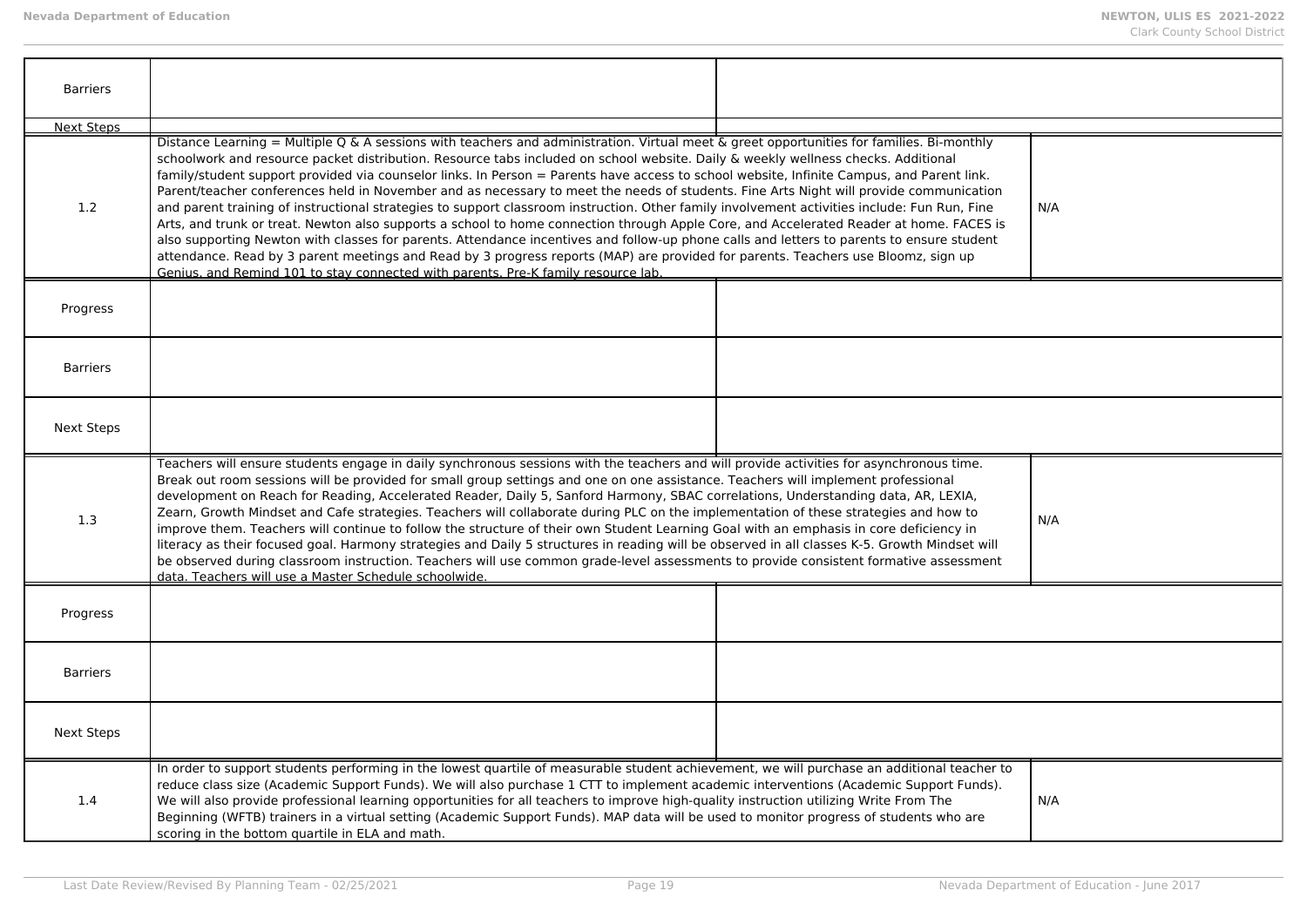| Progress          |  |
|-------------------|--|
| <b>Barriers</b>   |  |
| <b>Next Steps</b> |  |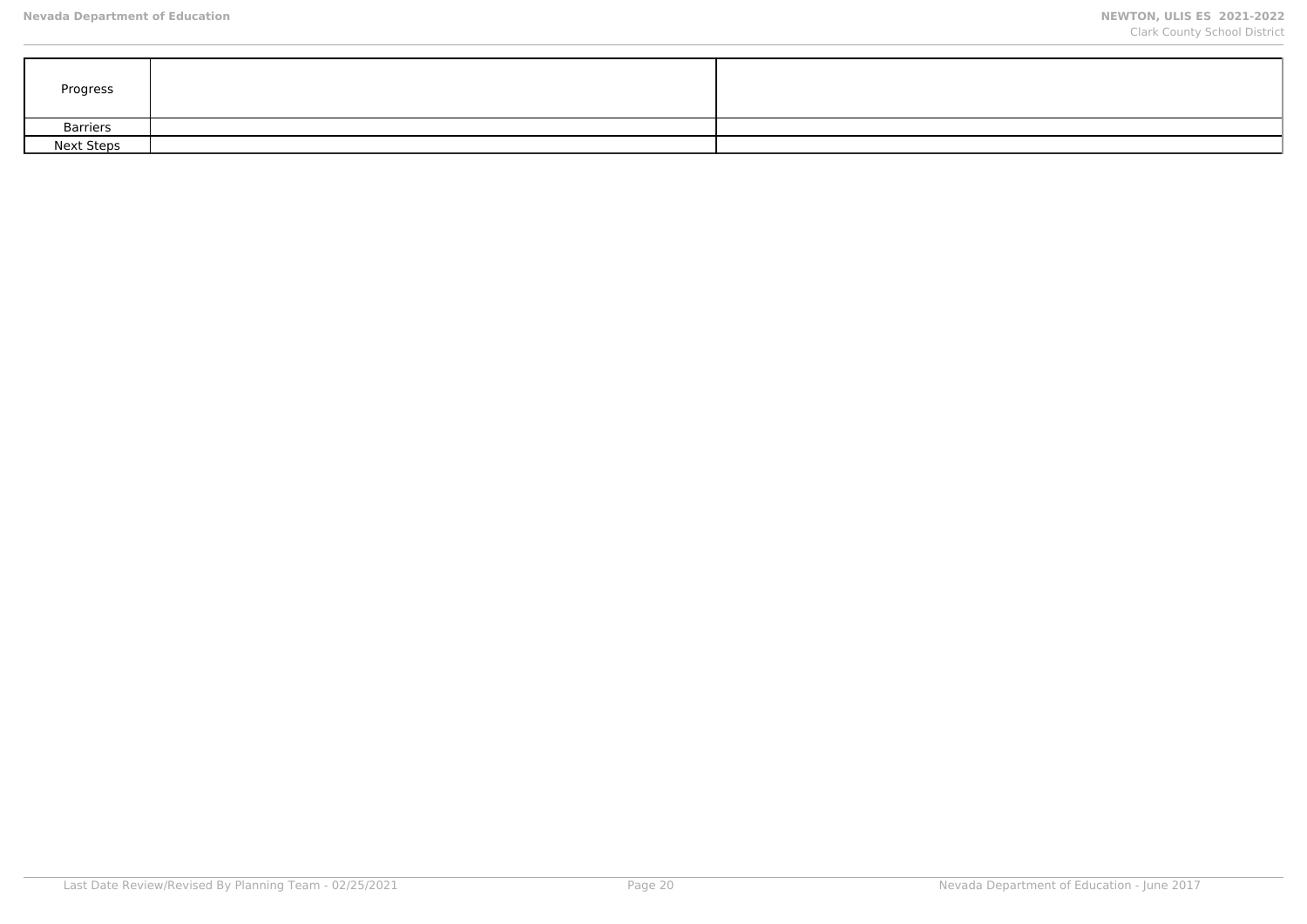### **APPENDIX C - Monitoring/Evaluation**

## **Priority Need/Goal 2**

### **Priority Need/Goal 2:**

Increase the percent of students meeting Adequate Growth Percentile in math from 48.7% to 80% and reading from 64% to 80% by 2022 as measured by state summative assessments and reported on the Nevada School Performance Framework.

#### **Measurable Objective(s):**

- Increase the percent of Hispanic students achieving High Achievement/High Growth scores on the Language Arts/Reading portion of the MAPS test from 31.6% to 50% as measured by Winter 2022 MAPS test results. Winter 2021 - 3rd Grade = 36% 4th Grade = 43% 5th Grade = 16% Winter 2022 - 3rd Grade =  $\%$  4th Grade =  $\%$  5th Grade =  $\%$
- Increase the percent of White/Caucasian students achieving High Achievement/High Growth scores on the Math portion of the MAPS test from 34% to 50% as measured by Winter 2022 MAPS test results. Winter 2021 - 3rd Grade = 53% 4th Grade = 22% 5th Grade = 28% Winter 2022 - 3rd Grade =  $-$ % 4th Grade =  $-$ % 5th Grade =  $-$ %
- Increase the percent of English Learners achieving "Developing" "Expanding" or "Bridging" levels on the WIDA assessment from 64% to 75% as measured by the Spring 2022 WIDA assessment. 2018-19 results = 45.5% 2019-20 results =  $64.3\%$  2020-21 results =  $\%$  2021-22 results =  $\%$

|  |  | <b>Status</b> |  |
|--|--|---------------|--|
|--|--|---------------|--|

N/A

#### **Comments:**

**2.1 Professional Development:**

- **2.2 Family Engagement:**
- **2.3 Curriculum/Instruction/Assessment:**

**2.4 Other:**

|                 | <b>Mid-Year</b>                                                                                                                                                                                                                                                                                                                                                                                                                                                                                                                                                                                                                                                                                                                                                                                                                                                                                                                                                                                                                                                                                                                                                                                                                                                | <b>End-of-Year</b> |     |
|-----------------|----------------------------------------------------------------------------------------------------------------------------------------------------------------------------------------------------------------------------------------------------------------------------------------------------------------------------------------------------------------------------------------------------------------------------------------------------------------------------------------------------------------------------------------------------------------------------------------------------------------------------------------------------------------------------------------------------------------------------------------------------------------------------------------------------------------------------------------------------------------------------------------------------------------------------------------------------------------------------------------------------------------------------------------------------------------------------------------------------------------------------------------------------------------------------------------------------------------------------------------------------------------|--------------------|-----|
| 2.1             | Professional development will be provided to support strong Tier 1 instruction in the areas of student discourse, rigor of instruction,<br>cognitive demand, and effective implementation of the NVACS. Teachers also will receive professional development in differentiated reading<br>instruction for tier 2 and tier 3 students. Teachers will provide professional development in areas of expertise within the guidelines of the<br>NEPF standards. Teachers will be provided professional development on Daily 5 and Cafe strategies. Professional development will be<br>provided on Number Talks, continued restructuring of the RTI process, how to successfully analyze and use the SBAC Interims, and how K-2<br>teachers can use SBAC information to prepare K-2 students. Teachers will participate in horizontal and vertically aligned STPTs and<br>professional development to be able to implement Number Talks consistently throughout the grade levels. Students will participate in<br>monthly Math Master Challenges to increase automaticity of basic math facts. Teachers will receive professional development on how to<br>implement Zearn. Professional development will be provided for Zearn in order to support the RTI process. |                    | N/A |
| Progress        |                                                                                                                                                                                                                                                                                                                                                                                                                                                                                                                                                                                                                                                                                                                                                                                                                                                                                                                                                                                                                                                                                                                                                                                                                                                                |                    |     |
| <b>Barriers</b> |                                                                                                                                                                                                                                                                                                                                                                                                                                                                                                                                                                                                                                                                                                                                                                                                                                                                                                                                                                                                                                                                                                                                                                                                                                                                |                    |     |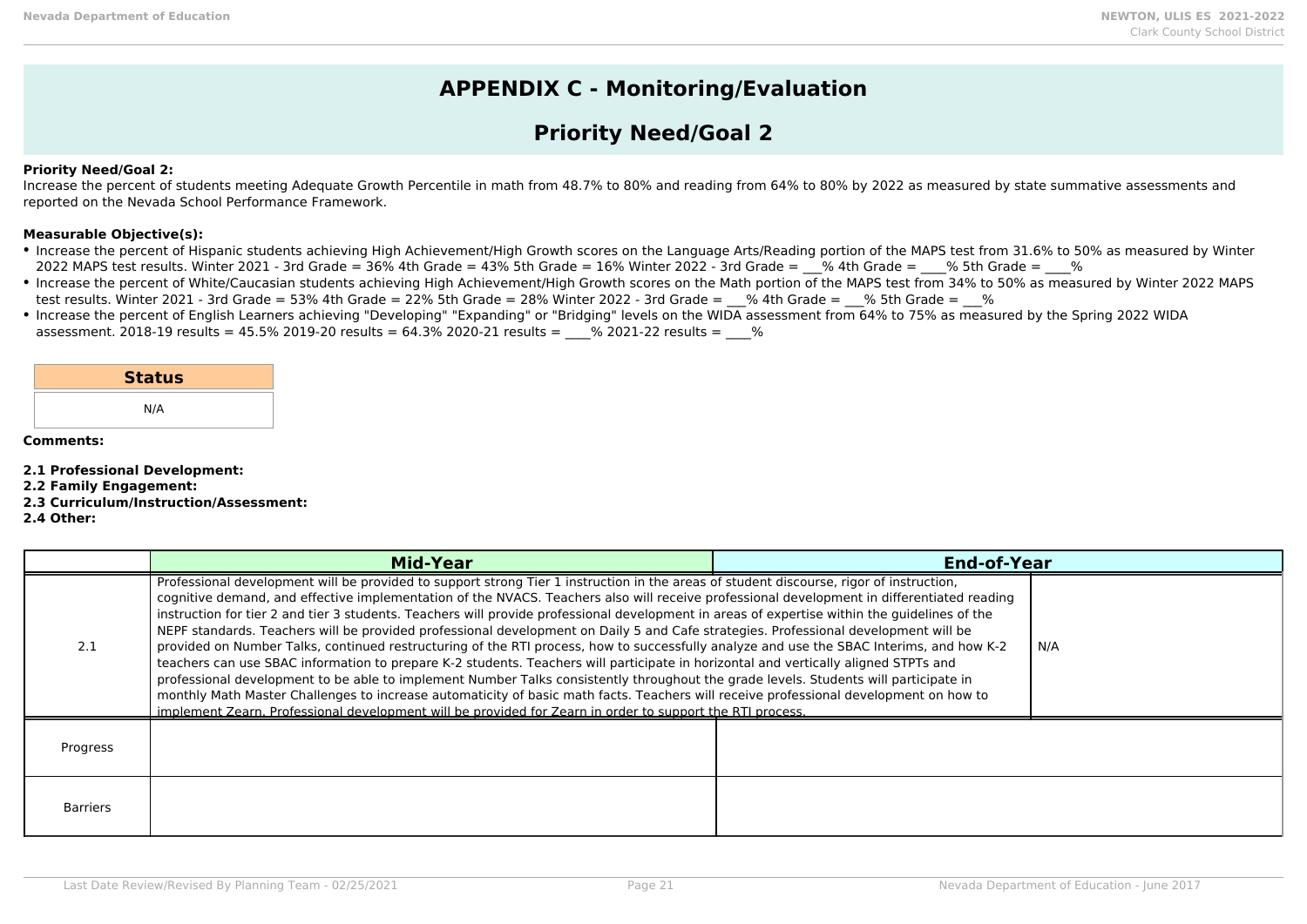| <b>Next Steps</b> |                                                                                                                                                                                                                                                                                                                                                                                                                                                                                                                                                                                                                                                                                                                                                                                                                                                                                                                                                                                                                                                                                 |  |     |
|-------------------|---------------------------------------------------------------------------------------------------------------------------------------------------------------------------------------------------------------------------------------------------------------------------------------------------------------------------------------------------------------------------------------------------------------------------------------------------------------------------------------------------------------------------------------------------------------------------------------------------------------------------------------------------------------------------------------------------------------------------------------------------------------------------------------------------------------------------------------------------------------------------------------------------------------------------------------------------------------------------------------------------------------------------------------------------------------------------------|--|-----|
| 2.2               | Parents have access to school website, Infinite Campus, and Parent link. Education night in November to assist parents in knowing what<br>students are learning in school and materials to practice skills at home. Parent/teacher conferences held in November and as necessary to<br>meet the needs of students. Reading Week Family Literacy Night will provide communication and parent training of instructional strategies<br>to support classroom instruction. Other family involvement activities include: Fun Run, Watch Dogs, and trunk or treat. Newton also supports<br>a school to home connection through Apple Core, and Accelerated Reader at home. FACES is also supporting Newton with classes for<br>parents. Attendance incentives and follow-up phone calls and letters to parents to ensure student attendance. Read by 3 parent meetings<br>and Read by 3 progress reports (MAP) are provided for parents. Teachers use Bloomz, sign up Genius, and Remind 101 to stay connected<br>with parents. Kegeet device for parents to have WiFi access at home. |  | N/A |
| Progress          |                                                                                                                                                                                                                                                                                                                                                                                                                                                                                                                                                                                                                                                                                                                                                                                                                                                                                                                                                                                                                                                                                 |  |     |
| <b>Barriers</b>   |                                                                                                                                                                                                                                                                                                                                                                                                                                                                                                                                                                                                                                                                                                                                                                                                                                                                                                                                                                                                                                                                                 |  |     |
| <b>Next Steps</b> |                                                                                                                                                                                                                                                                                                                                                                                                                                                                                                                                                                                                                                                                                                                                                                                                                                                                                                                                                                                                                                                                                 |  |     |
| 2.3               | Teachers will implement professional development provided to support strong Tier 1 instruction in the areas of student discourse, rigor of<br>instruction, cognitive demand, and effective implementation of the NVACS. Teachers also will implement strategies and procedures from the<br>RTI process for tier 2 and tier 3 instruction. Teachers will implement Number Talks, the RTI process, and the use the SBAC Interims to guide<br>their instruction. Teachers will implement professional development from other teachers based on the NEPF standards. Teachers will<br>implement professional development on Daily 5 and Cafe strategies. We use Imagine Learning and provide tutoring for English Language<br>Students. We will be aligning our curriculum with vertical alignment with math curriculum. Flying Start Curriculum will be used for Tier 2<br>interventions. Teachers will implement Zearn. Teachers will also implement ELL strategies learned during the ELL Master Plan Cohort C<br>sessions.                                                       |  | N/A |
| Progress          |                                                                                                                                                                                                                                                                                                                                                                                                                                                                                                                                                                                                                                                                                                                                                                                                                                                                                                                                                                                                                                                                                 |  |     |
| <b>Barriers</b>   |                                                                                                                                                                                                                                                                                                                                                                                                                                                                                                                                                                                                                                                                                                                                                                                                                                                                                                                                                                                                                                                                                 |  |     |
| <b>Next Steps</b> |                                                                                                                                                                                                                                                                                                                                                                                                                                                                                                                                                                                                                                                                                                                                                                                                                                                                                                                                                                                                                                                                                 |  |     |
| 2.4               | In order to support students performing in the lowest quartile of measurable student achievement, we will purchase an additional teacher to<br>reduce class size (Academic Support Funds). We will also purchase 1 CTT to implement academic interventions (Academic Support Funds).<br>We will also provide professional learning opportunities for all teachers to improve high-quality instruction utilizing Write From The<br>Beginning (WFTB) trainers in a virtual setting (Academic Support Funds). MAP data will be used to monitor progress of students who are<br>scoring in the bottom quartile in ELA and math.                                                                                                                                                                                                                                                                                                                                                                                                                                                     |  | N/A |
| Progress          |                                                                                                                                                                                                                                                                                                                                                                                                                                                                                                                                                                                                                                                                                                                                                                                                                                                                                                                                                                                                                                                                                 |  |     |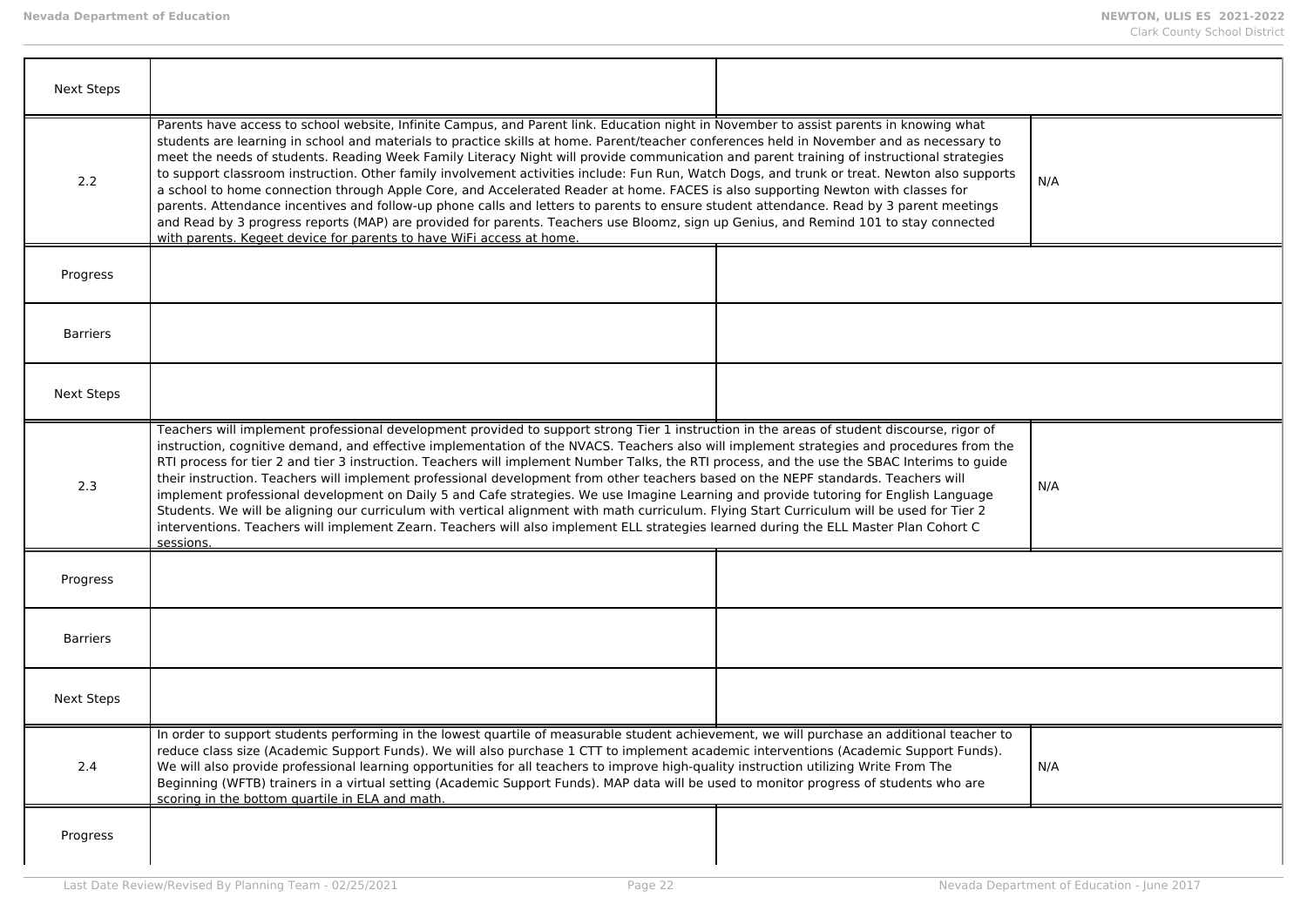| Barriers   |  |
|------------|--|
| Next Steps |  |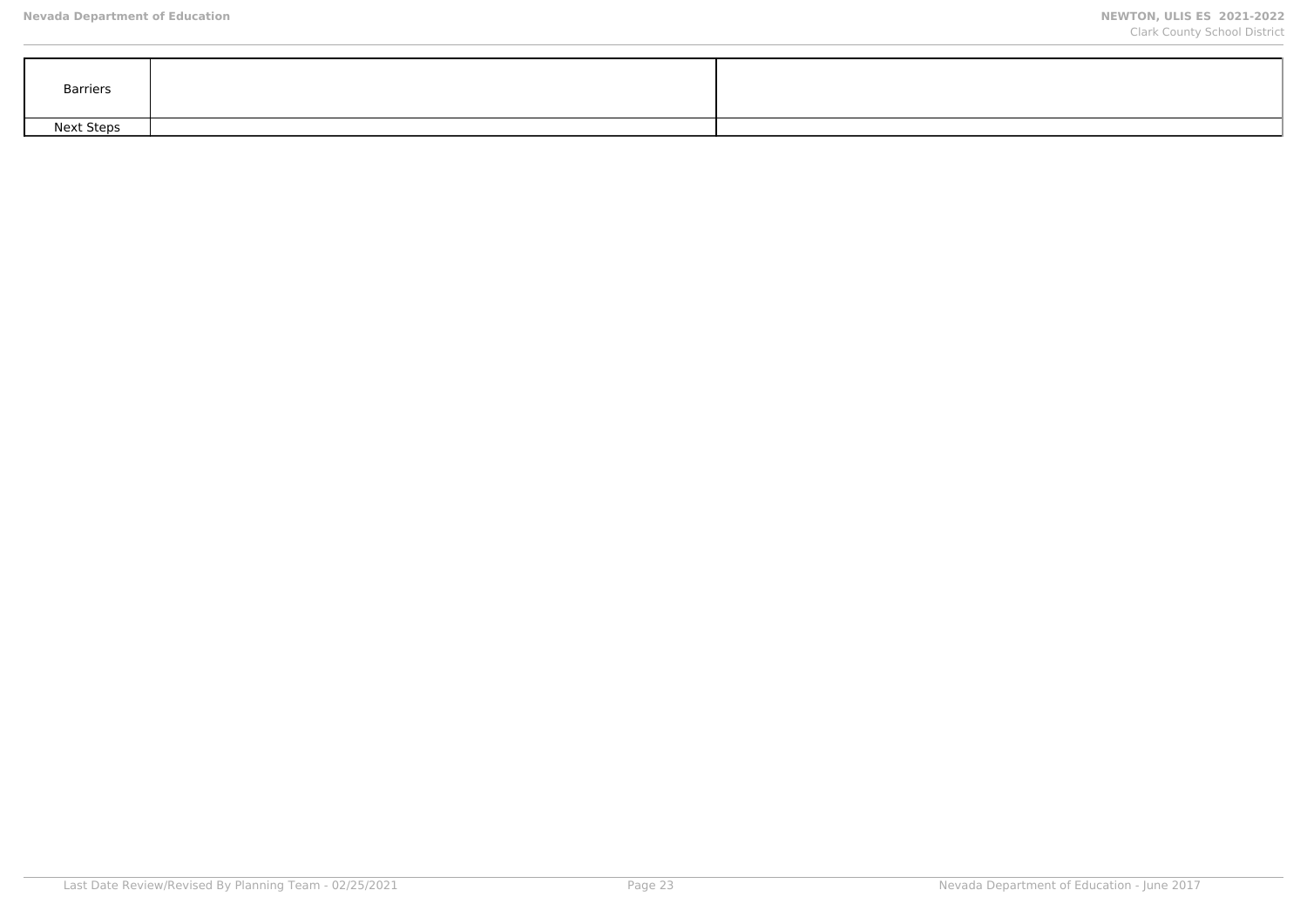# **APPENDIX C - Monitoring/Evaluation**

# **Priority Need/Goal 3**

**Priority Need/Goal 3:**

**Measurable Objective(s):**

| <b>Status</b> |  |
|---------------|--|
| N/A           |  |
|               |  |

**Comments:**

**3.1 Professional Development:**

**3.2 Family Engagement:**

**3.3 Curriculum/Instruction/Assessment:**

**3.4 Other:**

|                   | Mid-Year | End-of-Year |     |
|-------------------|----------|-------------|-----|
| 3.1               |          |             | N/A |
| Progress          |          |             |     |
| Barriers          |          |             |     |
| <b>Next Steps</b> |          |             |     |
| 3.2               |          |             | N/A |
| Progress          |          |             |     |
| Barriers          |          |             |     |